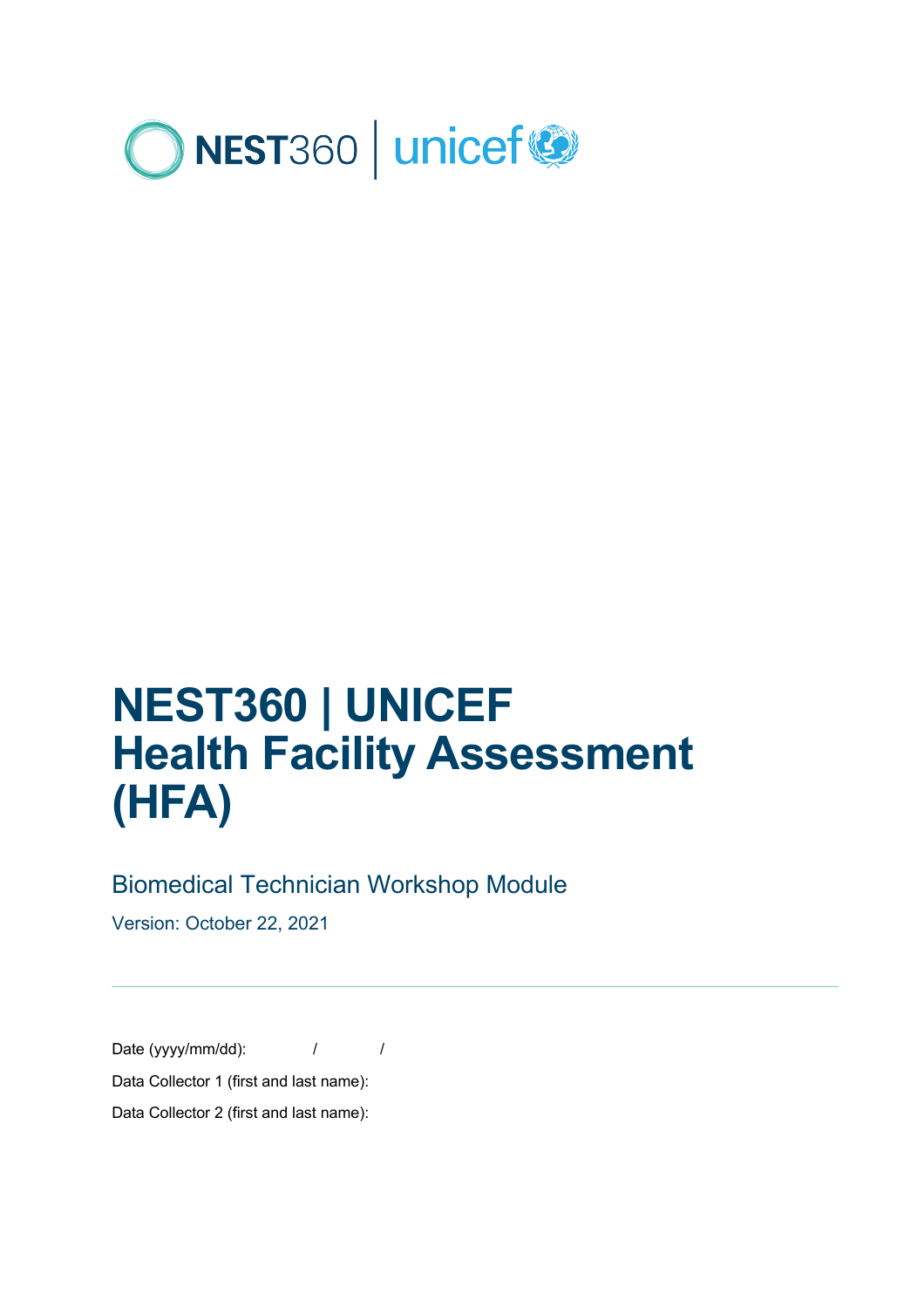# Module Overview for Biomedical Technician Workshop

**Section 1: Spare Parts & Tools** (direct towards the Head Biomed Engineer/technician in maintenance department)

**Section 2: Storage & Layout** (direct towards the biomed maintenance staff)

**Section 3: Other Workshop Questions (**direct towards the Head Biomed Engineer/technician in maintenance department)

**Section 4: Maintenance & Repair** (direct towards the biomed maintenance staff)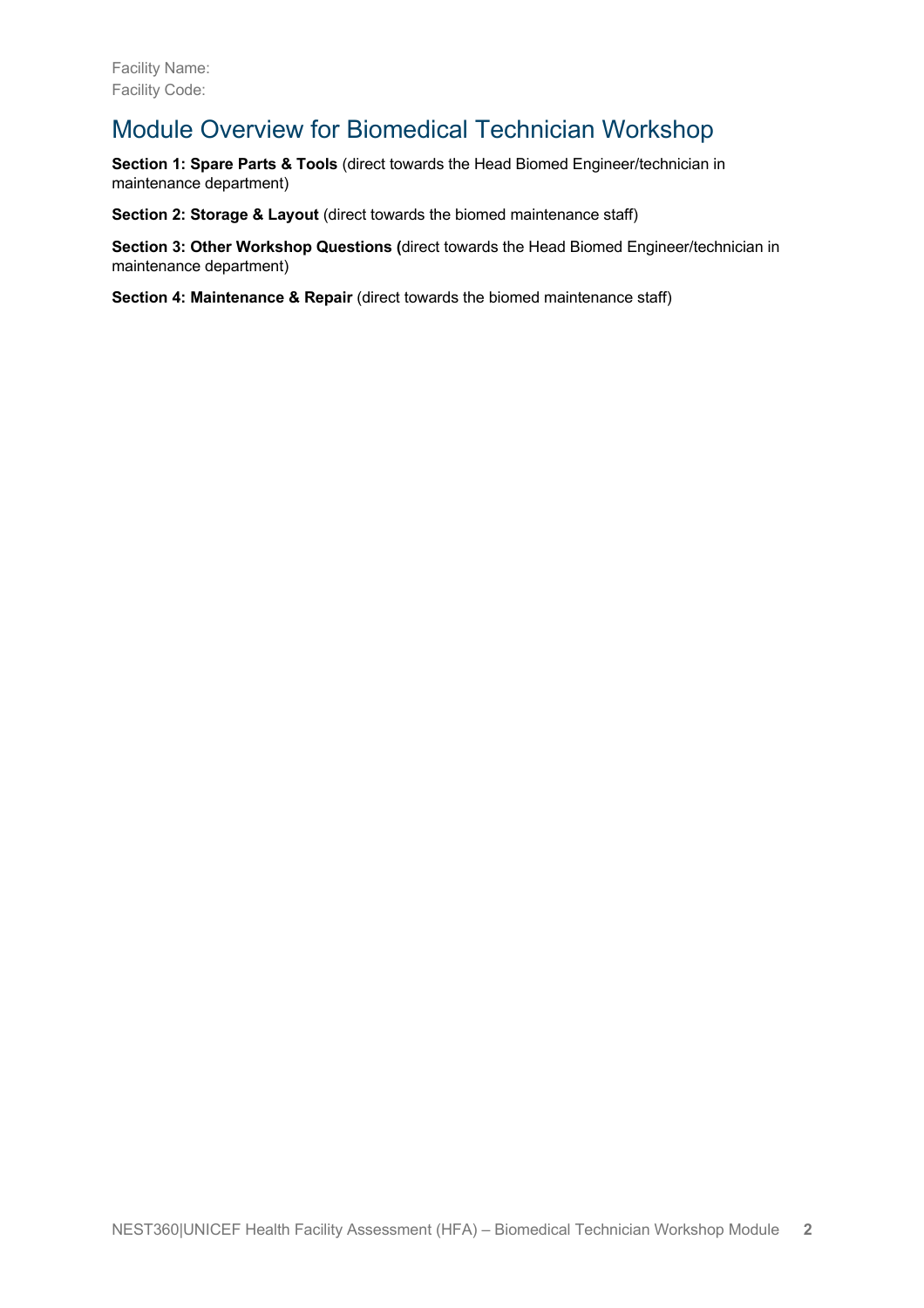# Section 1. Spare Parts and Tools

**Instructions:** Please have all participants fill in their names and positions below, before completing the following forms in *Section 1. Spare Parts and Tools*.

| Respondents                           |                            |
|---------------------------------------|----------------------------|
| Respondent Name (first and last name) | <b>Respondent Position</b> |
|                                       |                            |
| Respondent Name (first and last name) | <b>Respondent Position</b> |
|                                       |                            |
| Respondent Name (first and last name) | <b>Respondent Position</b> |
|                                       |                            |
| Respondent Name (first and last name) | <b>Respondent Position</b> |
|                                       |                            |
| Respondent Name (first and last name) | <b>Respondent Position</b> |
|                                       |                            |
| Respondent Name (first and last name) | <b>Respondent Position</b> |
|                                       |                            |
| Respondent Name (first and last name) | <b>Respondent Position</b> |
|                                       |                            |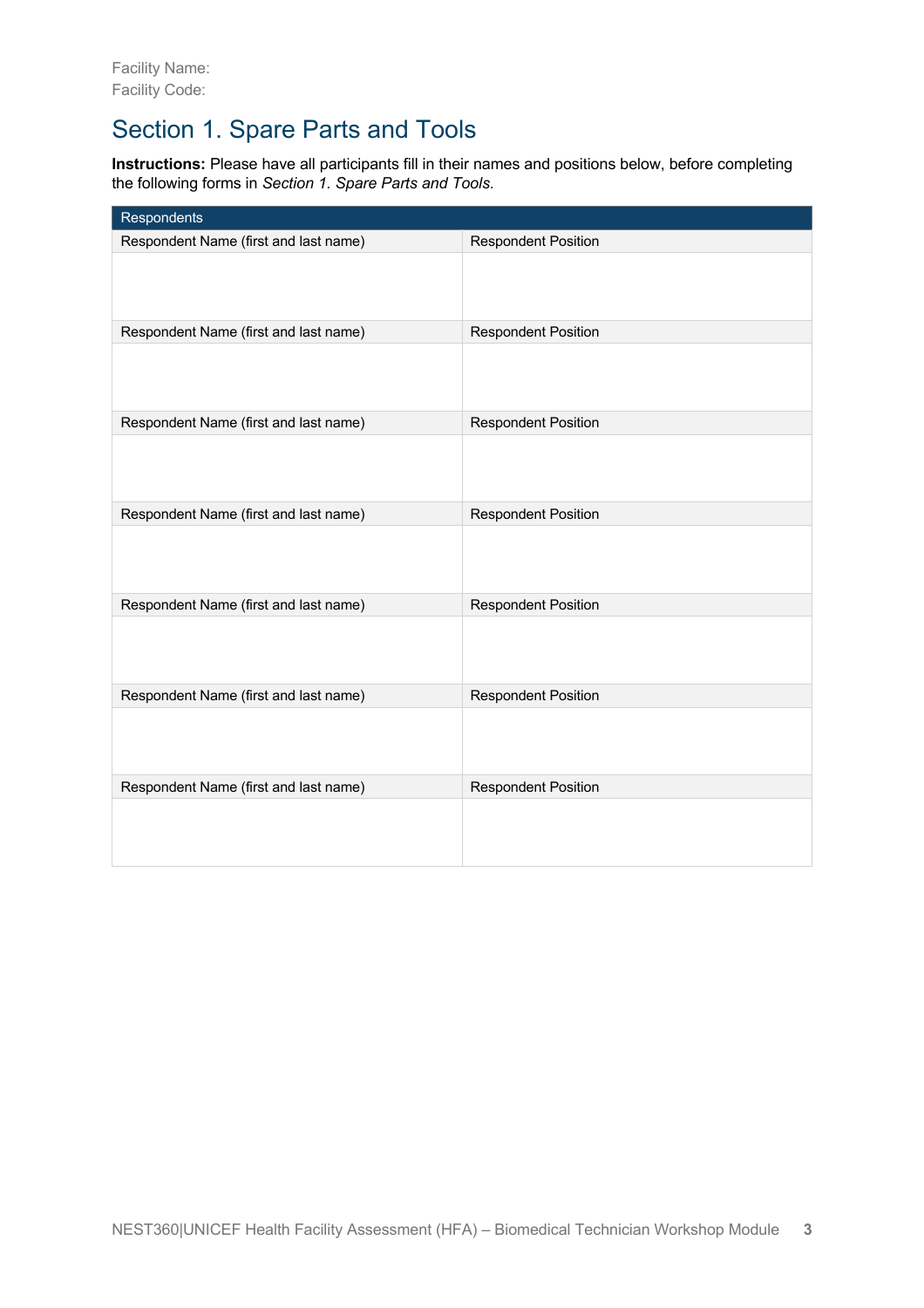# Section 1. Spare Parts and Tools

**Instructions:** Direct these questions to the head biomedical engineer or technician of the maintenance department or, if available, direct these questions to the spare parts, tools, or general workshop manager. *Observe* the items. The following questions will ask about the availability of various supplies. For the following questions you should first assess if the item is available today through observation. If no item is available, select "**not available today**". If the item is available today and has not been out of stock in the last four weeks, select "**available and no stockout in last 4 weeks**". If the item is available today, but there has been a stock out at any point in the last four weeks, select "**available today, but stockout in last 4 weeks**".

**Prompt:** "I'd like to ask you a few questions on spare parts and tools."

#### 1A. Workshop

| No.  | Item                                   | Response  |
|------|----------------------------------------|-----------|
| 1.01 | Is there a dedicated workshop<br>area? | Yes<br>No |

# 1B. Personal Protective Equipment (PPE)

| No.  | Item                                                                                                                                            | Response                                                                                  |                                                                                         |
|------|-------------------------------------------------------------------------------------------------------------------------------------------------|-------------------------------------------------------------------------------------------|-----------------------------------------------------------------------------------------|
| 1.02 | What, if any, personal protective<br>equipment is available in the<br>workshop?<br>(Read all response options<br>aloud. Select all that apply.) | Overalls/jumpsuit<br>Gloves (reusable)<br>Face mask (dust/debris)<br>Face mask (surgical) | Face mask (N95)<br>Face shield<br>Goggles (infection<br>prevention)<br>Goggles (safety) |

# No. Item Response General Spare Parts 1.03 What general spare parts are available? (*Read and observe*) 1.03a Power cables ¡ Available today and no stockout in last 4 weeks ¡ Available today, but stockout in last 4 weeks  $O$  Not available today 1.03b 9V batteries **••** Available today and no stockout in last 4 weeks  $\circ$  Available today, but stockout in last 4 weeks O Not available today 1.03c AA batteries **ALC AVAILABLE ARTS AVAILABLE AVAILABLE 1.03c** Available today and no stockout in last 4 weeks  $O$  Available today, but stockout in last 4 weeks O Not available today 1.03d AAA batteries <br>  $\overline{O}$  Available today and no stockout in last 4 weeks  $O$  Available today, but stockout in last 4 weeks  $O$  Not available today 1.03e Fuses (various) **•**  $\overline{O}$  Available today and no stockout in last 4 weeks ¡ Available today, but stockout in last 4 weeks  $O$  Not available today **Glucometers** 1.04 What spare parts are available for glucometers? *(Read and observe*) 1.04a Batteries **Exercise Exercise EX Available today and no stockout in last 4 weeks** ¡ Available today, but stockout in last 4 weeks  $O$  Not available today

#### 1C. Spare Parts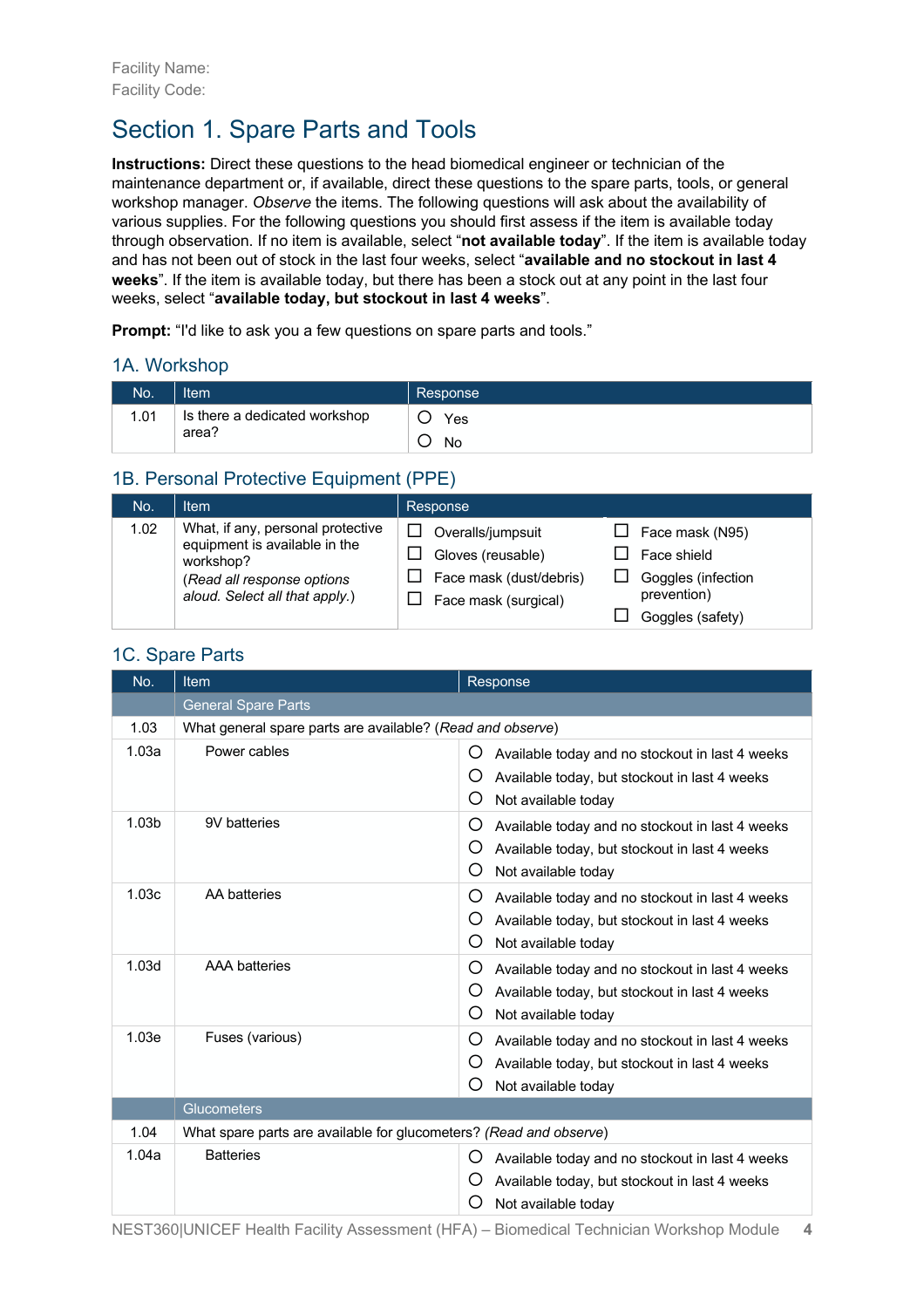| No.   | Item                                                                   | Response                                                                                                                               |
|-------|------------------------------------------------------------------------|----------------------------------------------------------------------------------------------------------------------------------------|
|       | <b>Pulse Oximeters</b>                                                 |                                                                                                                                        |
| 1.05  | What spare parts are available for pulse oximeters? (Read and observe) |                                                                                                                                        |
| 1.05a | Neonatal sized pulse oximetry probe<br>(reusable, clip)                | Ő<br>Available today and no stockout in last 4 weeks<br>O<br>Available today, but stockout in last 4 weeks<br>O<br>Not available today |
| 1.05b | Neonatal sized pulse oximetry probe<br>(reusable, wrap)                | O<br>Available today and no stockout in last 4 weeks<br>O<br>Available today, but stockout in last 4 weeks<br>O<br>Not available today |
| 1.05c | Recharger for batteries                                                | O<br>Available today and no stockout in last 4 weeks<br>O<br>Available today, but stockout in last 4 weeks<br>O<br>Not available today |
|       | <b>Radiant Warmers</b>                                                 |                                                                                                                                        |
| 1.06  | What spare parts are available for radiant warmers? (Read and observe) |                                                                                                                                        |
| 1.06a | Temperature probe                                                      | Ő<br>Available today and no stockout in last 4 weeks<br>O<br>Available today, but stockout in last 4 weeks<br>O<br>Not available today |
| 1.06b | Circuit board (control)                                                | O<br>Available today and no stockout in last 4 weeks<br>O<br>Available today, but stockout in last 4 weeks<br>O<br>Not available today |
| 1.06c | Circuit board (heating element)                                        | O<br>Available today and no stockout in last 4 weeks<br>O<br>Available today, but stockout in last 4 weeks<br>O<br>Not available today |
| 1.06d | Power supply unit                                                      | O<br>Available today and no stockout in last 4 weeks<br>O<br>Available today, but stockout in last 4 weeks<br>O<br>Not available today |
| 1.06e | <b>LCD</b>                                                             | O<br>Available today and no stockout in last 4 weeks<br>O<br>Available today, but stockout in last 4 weeks<br>O<br>Not available today |
| 1.06f | Heating element                                                        | Available today and no stockout in last 4 weeks<br>Ő<br>O<br>Available today, but stockout in last 4 weeks<br>O<br>Not available today |
|       | <b>Incubators</b>                                                      |                                                                                                                                        |
| 1.07  | What spare parts are available for incubators? (Read and observe)      |                                                                                                                                        |
| 1.07a | Circuit board (control)                                                | Ő<br>Available today and no stockout in last 4 weeks<br>Ő<br>Available today, but stockout in last 4 weeks<br>O<br>Not available today |
| 1.07b | Heating element                                                        | O<br>Available today and no stockout in last 4 weeks<br>O<br>Available today, but stockout in last 4 weeks<br>O<br>Not available today |
| 1.07c | Temperature probe                                                      | O<br>Available today and no stockout in last 4 weeks<br>O<br>Available today, but stockout in last 4 weeks<br>O<br>Not available today |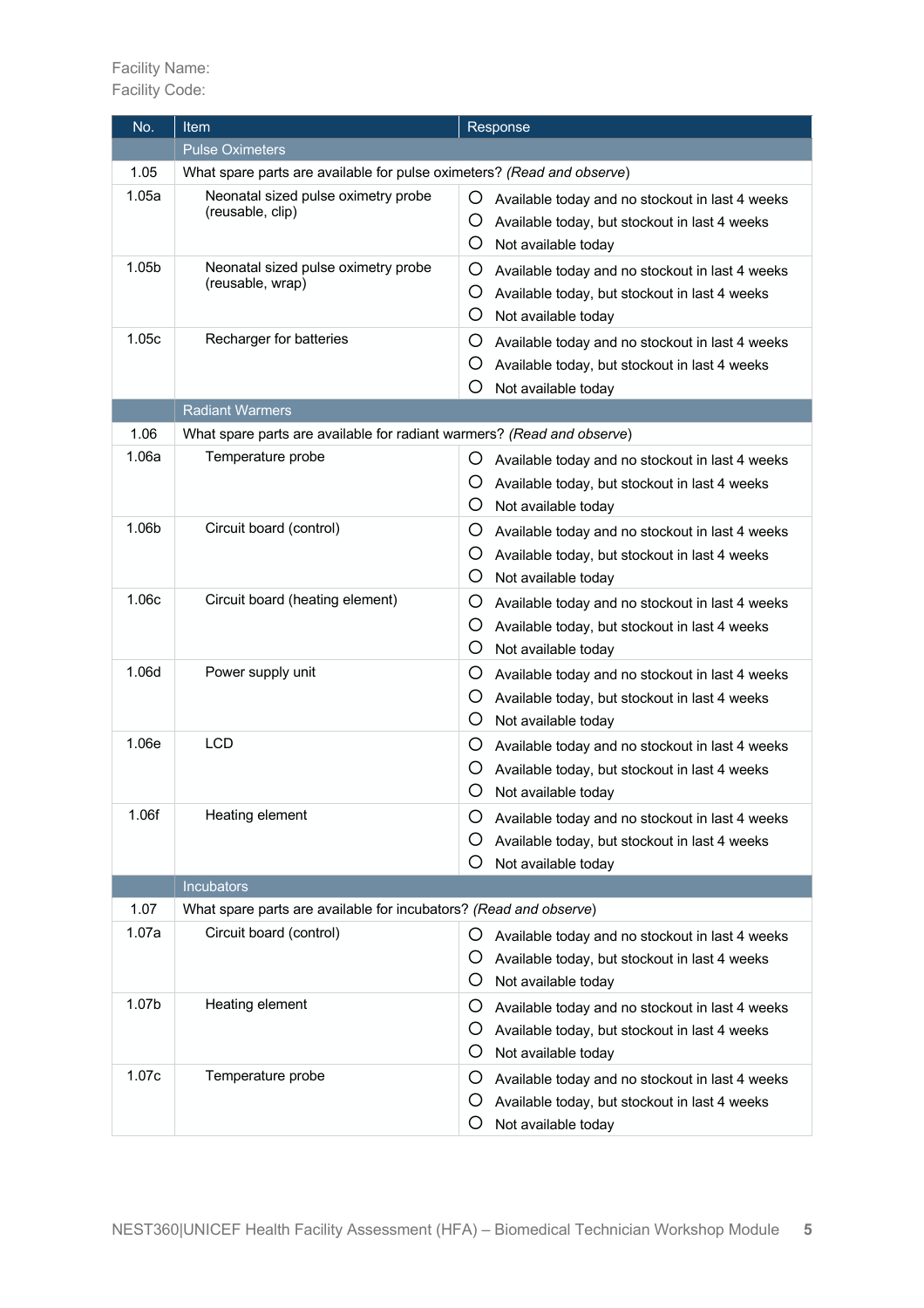| No.   | Item                                                                        | Response                                                |
|-------|-----------------------------------------------------------------------------|---------------------------------------------------------|
| 1.07d | Fan                                                                         | O<br>Available today and no stockout in last 4 weeks    |
|       |                                                                             | O<br>Available today, but stockout in last 4 weeks      |
|       |                                                                             | O<br>Not available today                                |
| 1.07e | Control panel (membrane or LCD)                                             | O<br>Available today and no stockout in last 4 weeks    |
|       |                                                                             | O<br>Available today, but stockout in last 4 weeks      |
|       |                                                                             | O<br>Not available today                                |
|       | Oxygen Cylinders                                                            |                                                         |
| 1.08  | What spare parts are available for oxygen cylinders? (Read and observe)     |                                                         |
| 1.08a | Pressure regulator                                                          | Ő<br>Available today and no stockout in last 4 weeks    |
|       |                                                                             | O<br>Available today, but stockout in last 4 weeks      |
|       |                                                                             | O<br>Not available today                                |
| 1.08b | Stop valve                                                                  | O<br>Available today and no stockout in last 4 weeks    |
|       |                                                                             | O<br>Available today, but stockout in last 4 weeks      |
|       |                                                                             | O<br>Not available today                                |
| 1.08c | Cap                                                                         | O<br>Available today and no stockout in last 4 weeks    |
|       |                                                                             | O<br>Available today, but stockout in last 4 weeks      |
|       |                                                                             | O<br>Not available today                                |
| 1.08d | Pressure gauge                                                              | O<br>Available today and no stockout in last 4 weeks    |
|       |                                                                             | O<br>Available today, but stockout in last 4 weeks      |
|       |                                                                             | O<br>Not available today                                |
| 1.08e | Flowmeter                                                                   | O<br>Available today and no stockout in last 4 weeks    |
|       |                                                                             | O<br>Available today, but stockout in last 4 weeks      |
|       |                                                                             | O<br>Not available today                                |
| 1.08f | Pigtail with Safety Wire                                                    | O<br>Available today and no stockout in last 4 weeks    |
|       |                                                                             | O<br>Available today, but stockout in last 4 weeks      |
|       |                                                                             | O<br>Not available today                                |
|       | <b>Oxygen Concentrators</b>                                                 |                                                         |
| 1.09  | What spare parts are available for oxygen concentrators? (Read and observe) |                                                         |
| 1.09a | Flowmeter                                                                   | Ő<br>Available today and no stockout in last 4 weeks    |
|       |                                                                             | O<br>Available today, but stockout in last 4 weeks      |
|       |                                                                             | O<br>Not available today                                |
| 1.09b | Circuit board (control)                                                     |                                                         |
|       |                                                                             | O<br>Available today and no stockout in last 4 weeks    |
|       |                                                                             | O<br>Available today, but stockout in last 4 weeks<br>O |
| 1.09c |                                                                             | Not available today                                     |
|       | Circuit board (oxygen monitoring)                                           | O<br>Available today and no stockout in last 4 weeks    |
|       |                                                                             | O<br>Available today, but stockout in last 4 weeks      |
|       |                                                                             | O<br>Not available today                                |
| 1.09d | Circuit board (fan)                                                         | O<br>Available today and no stockout in last 4 weeks    |
|       |                                                                             | O<br>Available today, but stockout in last 4 weeks      |
|       |                                                                             | O<br>Not available today                                |
| 1.09e | Fan                                                                         | O<br>Available today and no stockout in last 4 weeks    |
|       |                                                                             | O<br>Available today, but stockout in last 4 weeks      |
|       |                                                                             | O<br>Not available today                                |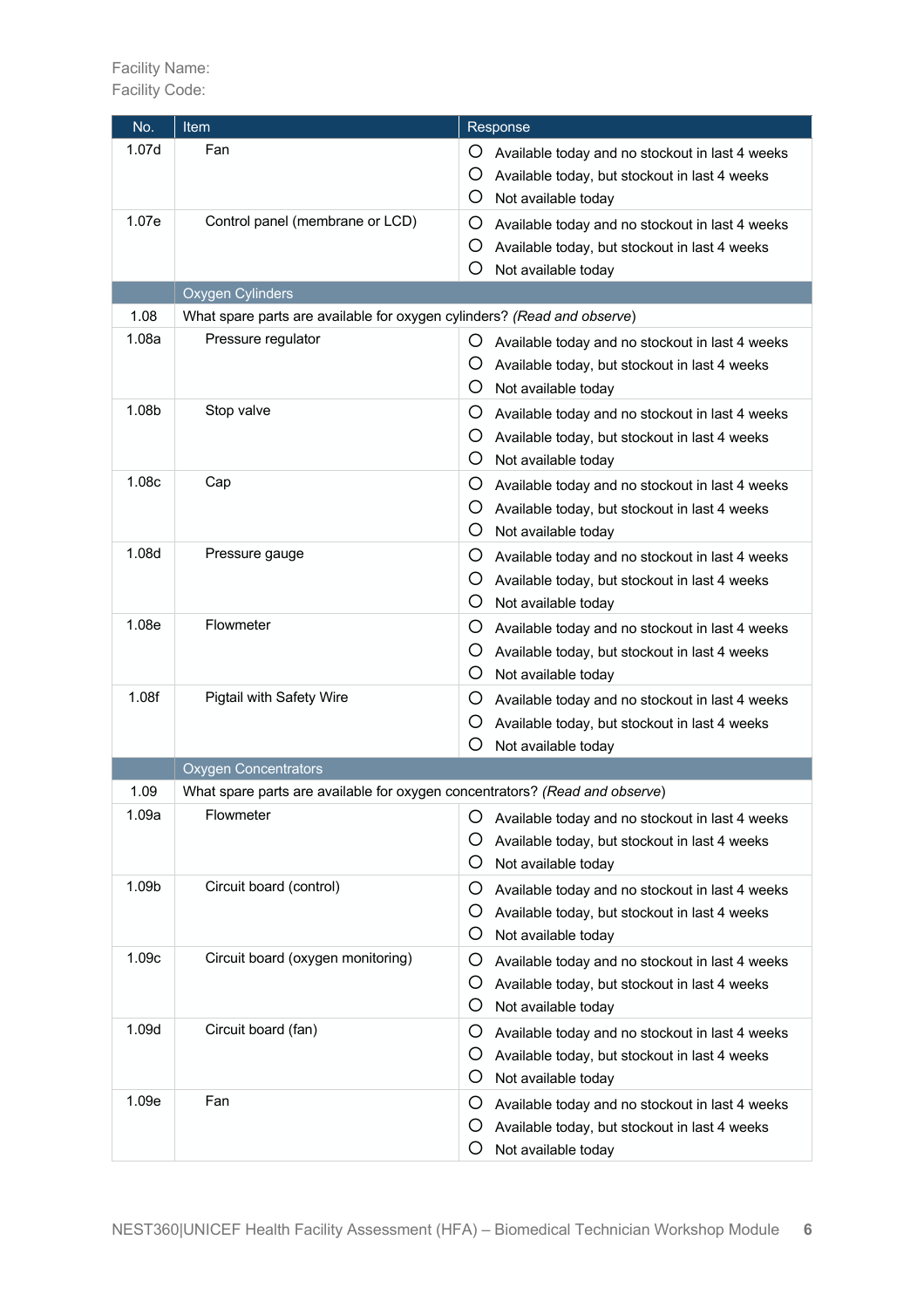| No.               | Item                                                                                                            | Response                                                                                                                               |
|-------------------|-----------------------------------------------------------------------------------------------------------------|----------------------------------------------------------------------------------------------------------------------------------------|
| 1.09f             | Solenoid valves (4-way)                                                                                         | O<br>Available today and no stockout in last 4 weeks<br>O<br>Available today, but stockout in last 4 weeks<br>O<br>Not available today |
| 1.09g             | Solenoid valves (equalization)                                                                                  | Available today and no stockout in last 4 weeks<br>Ő<br>O<br>Available today, but stockout in last 4 weeks<br>O<br>Not available today |
| 1.09h             | Molecular sieve beds                                                                                            | O<br>Available today and no stockout in last 4 weeks<br>O<br>Available today, but stockout in last 4 weeks<br>O<br>Not available today |
| 1.09ii            | Power supply unit                                                                                               | O<br>Available today and no stockout in last 4 weeks<br>O<br>Available today, but stockout in last 4 weeks<br>O<br>Not available today |
| 1.09i             | Intake Filter (internal, fine particle)                                                                         | O<br>Available today and no stockout in last 4 weeks<br>O<br>Available today, but stockout in last 4 weeks<br>O<br>Not available today |
| 1.09k             | Intake Filter (external, gross particle)                                                                        | O<br>Available today and no stockout in last 4 weeks<br>O<br>Available today, but stockout in last 4 weeks<br>O<br>Not available today |
| 1.091             | Reservoir tank                                                                                                  | O<br>Available today and no stockout in last 4 weeks<br>O<br>Available today, but stockout in last 4 weeks<br>O<br>Not available today |
| 1.09m             | Resonator                                                                                                       | O<br>Available today and no stockout in last 4 weeks<br>O<br>Available today, but stockout in last 4 weeks<br>O<br>Not available today |
| 1.09 <sub>n</sub> | Compressor                                                                                                      | O<br>Available today and no stockout in last 4 weeks<br>O<br>Available today, but stockout in last 4 weeks<br>O<br>Not available today |
| 1.09o             | Compressor rebuild component                                                                                    | O<br>Available today and no stockout in last 4 weeks<br>Available today, but stockout in last 4 weeks<br>Ő<br>O<br>Not available today |
| 1.09p             | Starting capacitor                                                                                              | O<br>Available today and no stockout in last 4 weeks<br>O<br>Available today, but stockout in last 4 weeks<br>O<br>Not available today |
|                   | <b>Oxygen Flow Splitters</b>                                                                                    |                                                                                                                                        |
| 1.10              | What spare parts are available for oxygen flow splitters? (Read and observe)                                    |                                                                                                                                        |
| 1.10a             | Flowmeter                                                                                                       | O<br>Available today and no stockout in last 4 weeks                                                                                   |
|                   |                                                                                                                 | O<br>Available today, but stockout in last 4 weeks<br>O<br>Not available today                                                         |
|                   | Suction Pumps (portable, electrical with accessories)                                                           |                                                                                                                                        |
| 1.11              | What spare parts are available for suction pumps (portable, electrical with accessories)?<br>(Read and observe) |                                                                                                                                        |
| 1.11a             | Pump assembly                                                                                                   | Available today and no stockout in last 4 weeks<br>Ő                                                                                   |
|                   |                                                                                                                 | O<br>Available today, but stockout in last 4 weeks                                                                                     |
|                   |                                                                                                                 | O<br>Not available today                                                                                                               |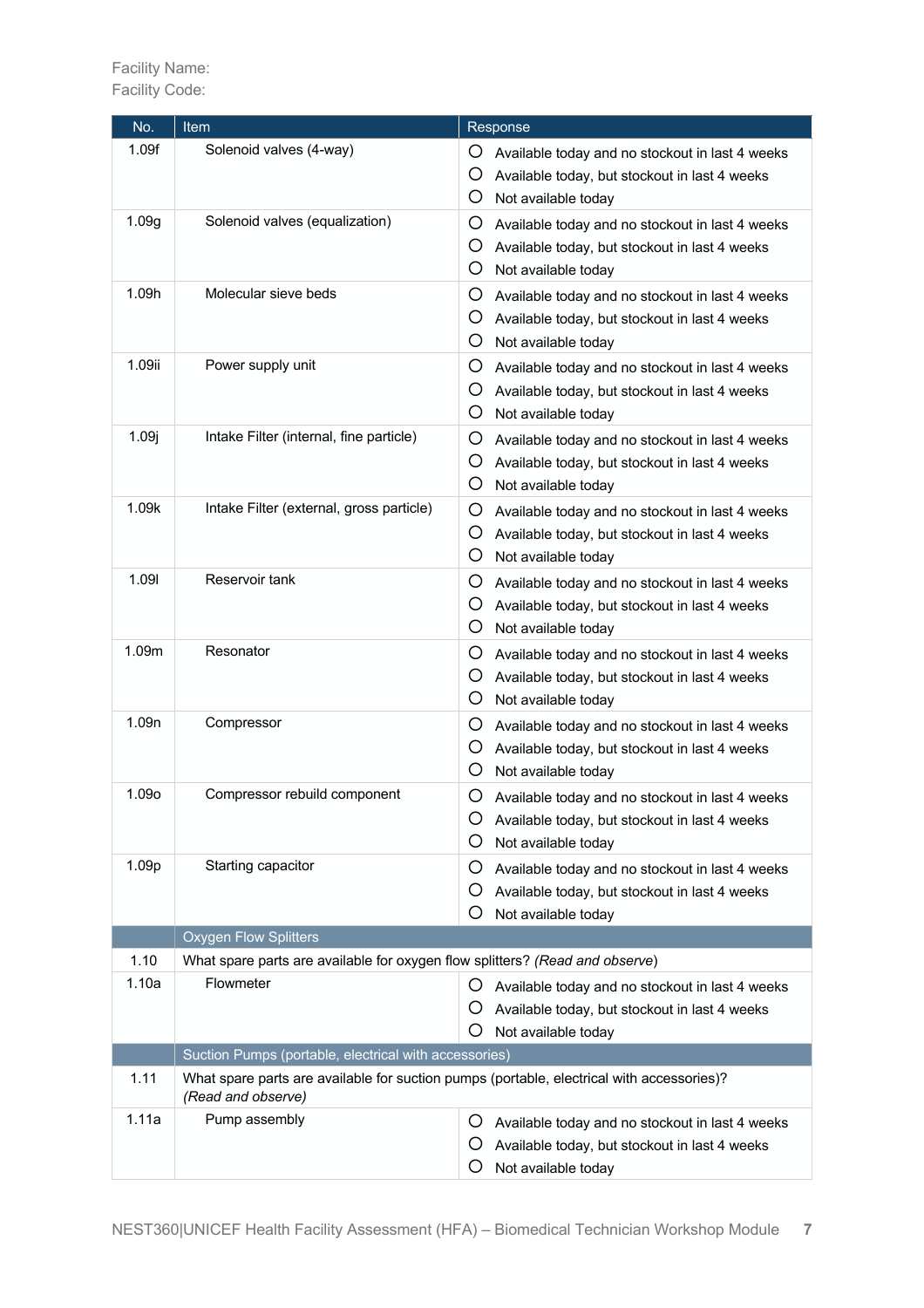| No.               | <b>Item</b>                                                                                                    | Response                                                                                                                               |
|-------------------|----------------------------------------------------------------------------------------------------------------|----------------------------------------------------------------------------------------------------------------------------------------|
| 1.11 <sub>b</sub> | Vacuum gauge                                                                                                   | O<br>Available today and no stockout in last 4 weeks<br>O<br>Available today, but stockout in last 4 weeks<br>O<br>Not available today |
| 1.11c             | Filter (bacterial)                                                                                             | O<br>Available today and no stockout in last 4 weeks<br>O<br>Available today, but stockout in last 4 weeks<br>O<br>Not available today |
| 1.11d             | Collection reservoir                                                                                           | O<br>Available today and no stockout in last 4 weeks<br>O<br>Available today, but stockout in last 4 weeks<br>O<br>Not available today |
| 1.11e             | Collection reservoir lid                                                                                       | O<br>Available today and no stockout in last 4 weeks<br>O<br>Available today, but stockout in last 4 weeks<br>O<br>Not available today |
| 1.11f             | Power supply unit                                                                                              | O<br>Available today and no stockout in last 4 weeks<br>O<br>Available today, but stockout in last 4 weeks<br>O<br>Not available today |
|                   | Suction Pumps (manual, non-electric power dependent)                                                           |                                                                                                                                        |
| 1.12              | What spare parts are available for suction pumps (manual, non-electric power dependent)?<br>(Read and observe) |                                                                                                                                        |
| 1.12a             | Piston assembly                                                                                                | Ő<br>Available today and no stockout in last 4 weeks<br>O<br>Available today, but stockout in last 4 weeks<br>O<br>Not available today |
| 1.12 <sub>b</sub> | Vacuum gauge                                                                                                   | O<br>Available today and no stockout in last 4 weeks<br>O<br>Available today, but stockout in last 4 weeks<br>O<br>Not available today |
| 1.12c             | Filter (bacterial)                                                                                             | O<br>Available today and no stockout in last 4 weeks<br>O<br>Available today, but stockout in last 4 weeks<br>O<br>Not available today |
| 1.12d             | Collection reservoir and lid                                                                                   | Ő<br>Available today and no stockout in last 4 weeks<br>O<br>Available today, but stockout in last 4 weeks<br>O<br>Not available today |
|                   | <b>LED Phototherapy Lights</b>                                                                                 |                                                                                                                                        |
| 1.13              | What spare parts are available for LED phototherapy lights? (Read and observe)                                 |                                                                                                                                        |
| 1.13a             | Circuit board (control)                                                                                        | Ő<br>Available today and no stockout in last 4 weeks<br>Ő<br>Available today, but stockout in last 4 weeks<br>O<br>Not available today |
| 1.13 <sub>b</sub> | Power supply unit                                                                                              | O<br>Available today and no stockout in last 4 weeks<br>O<br>Available today, but stockout in last 4 weeks<br>O<br>Not available today |
| 1.13c             | LED circuit or module                                                                                          | O<br>Available today and no stockout in last 4 weeks<br>O<br>Available today, but stockout in last 4 weeks<br>O<br>Not available today |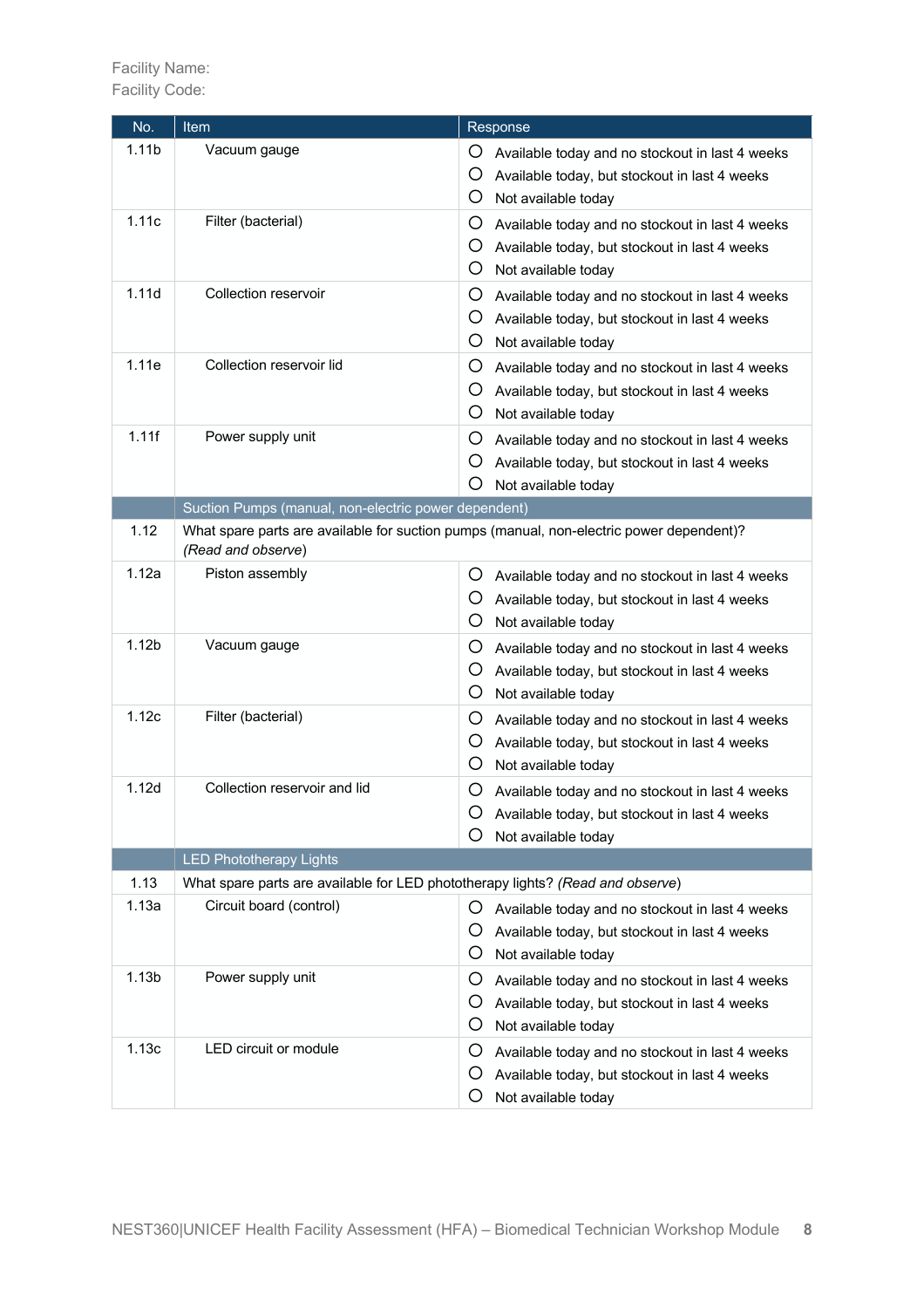Facility Name: Facility Code:

| No.               | Item                                                                                                                    | Response                                                                                                                               |
|-------------------|-------------------------------------------------------------------------------------------------------------------------|----------------------------------------------------------------------------------------------------------------------------------------|
| 1.13d             | Control panel (membrane or LCD)                                                                                         | O<br>Available today and no stockout in last 4 weeks<br>O<br>Available today, but stockout in last 4 weeks<br>O<br>Not available today |
|                   | <b>Fluorescent Phototherapy Lights</b>                                                                                  |                                                                                                                                        |
| 1.14              | What spare parts are available for fluorescent phototherapy lights? (Read and observe)                                  |                                                                                                                                        |
| 1.14a             | Fluorescent bulb                                                                                                        | O<br>Available today and no stockout in last 4 weeks<br>O<br>Available today, but stockout in last 4 weeks<br>O<br>Not available today |
| 1.14b             | Power supply unit                                                                                                       | O<br>Available today and no stockout in last 4 weeks<br>O<br>Available today, but stockout in last 4 weeks<br>O<br>Not available today |
|                   | CPAP Driver System (Standard or Bubble CPAP) with Accessories                                                           |                                                                                                                                        |
| 1.15              | What spare parts are available for CPAP driver system (standard or bubble CPAP) with<br>accessories? (Read and observe) |                                                                                                                                        |
| 1.15a             | Pump assembly                                                                                                           | O<br>Available today and no stockout in last 4 weeks<br>Ő<br>Available today, but stockout in last 4 weeks<br>O<br>Not available today |
| 1.15 <sub>b</sub> | Filter (internal, pump)                                                                                                 | O<br>Available today and no stockout in last 4 weeks<br>O<br>Available today, but stockout in last 4 weeks<br>O<br>Not available today |
| 1.15c             | Flowmeter                                                                                                               | O<br>Available today and no stockout in last 4 weeks<br>O<br>Available today, but stockout in last 4 weeks<br>O<br>Not available today |
| 1.15d             | O-ring                                                                                                                  | O<br>Available today and no stockout in last 4 weeks<br>O<br>Available today, but stockout in last 4 weeks<br>O<br>Not available today |
| 1.15e             | Power supply unit                                                                                                       | O<br>Available today and no stockout in last 4 weeks<br>O<br>Available today, but stockout in last 4 weeks<br>O<br>Not available today |

# 1D. Tools

| No.  | Item                                                                                                  | Response                                                                                                                               |
|------|-------------------------------------------------------------------------------------------------------|----------------------------------------------------------------------------------------------------------------------------------------|
|      | What (if any) tools are available? (Read and observe)                                                 |                                                                                                                                        |
| 1.16 | Digital Multi meter, digital, LED, with<br>accessories; comparable or similar to<br>Fluke brand piece | Available today and no stockout in last 4 weeks<br>O<br>Available today, but stockout in last 4 weeks<br>Ő<br>Not available today<br>Ő |
| 1.17 | Penlight torch piece                                                                                  | Available today and no stockout in last 4 weeks<br>Ő<br>Available today, but stockout in last 4 weeks<br>Ő<br>Not available today      |
| 1.18 | Pocket magnifier piece                                                                                | Available today and no stockout in last 4 weeks<br>Available today, but stockout in last 4 weeks<br>Not available today                |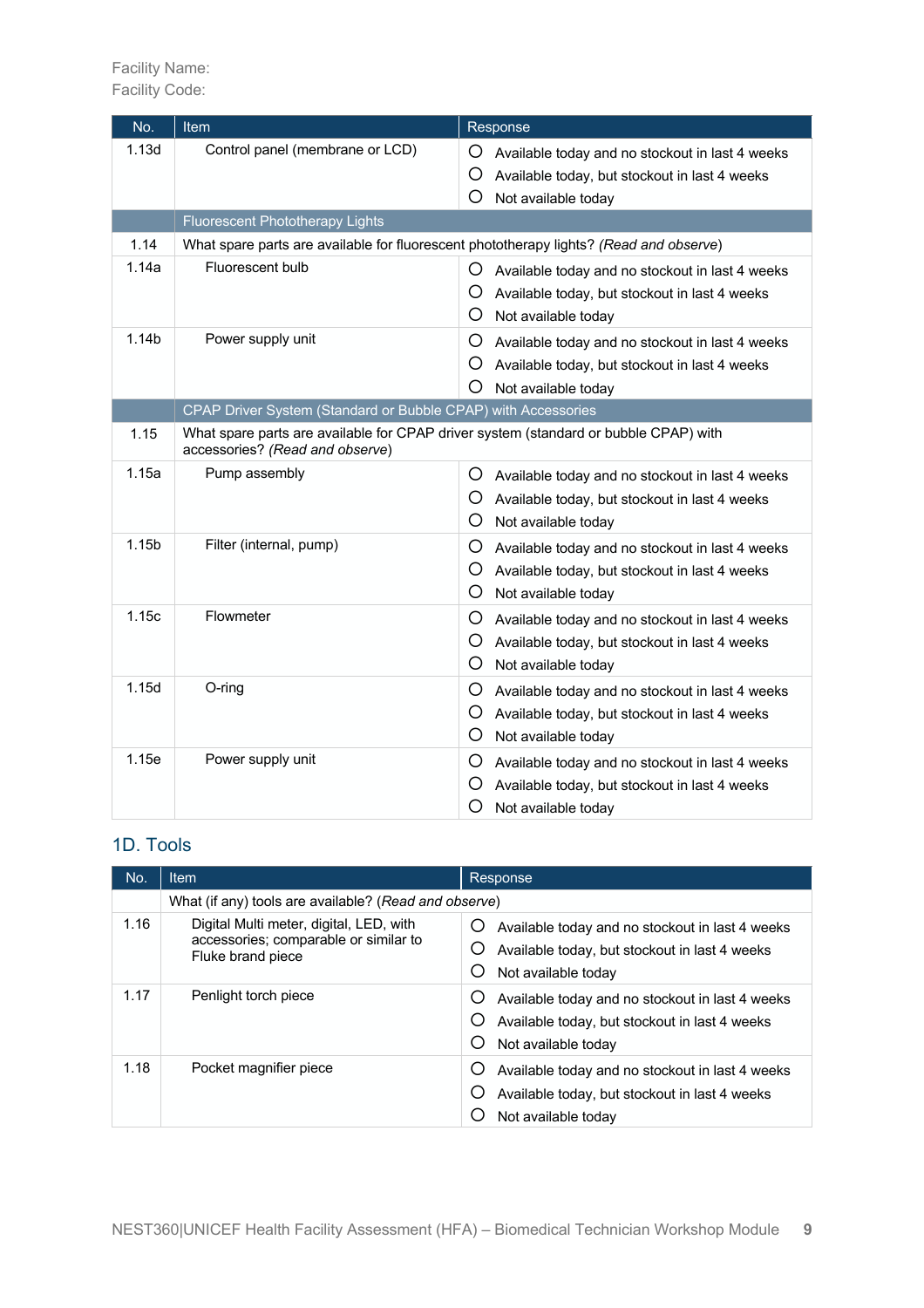| No.  | Item                                                    | Response                                                                                                                                     |
|------|---------------------------------------------------------|----------------------------------------------------------------------------------------------------------------------------------------------|
| 1.19 | 160 mm combination pliers (heavy duty)<br>piece         | O<br>Available today and no stockout in last 4 weeks<br>O<br>Available today, but stockout in last 4 weeks<br>O<br>Not available today       |
| 1.20 | Junior hack saw and blade piece                         | Ő<br>Available today and no stockout in last 4 weeks<br>O<br>Available today, but stockout in last 4 weeks<br>O<br>Not available today       |
| 1.21 | Hammer, soft-faced; 1 lb. piece                         | O<br>Available today and no stockout in last 4 weeks<br>O<br>Available today, but stockout in last 4 weeks<br>O<br>Not available today       |
| 1.22 | Hammer, ballpein; 1 lb. piece                           | O<br>Available today and no stockout in last 4 weeks<br>O<br>Available today, but stockout in last 4 weeks<br>O<br>Not available today       |
| 1.23 | Soldering station with iron; 240 Vac, 300-<br>500 watts | O<br>Available today and no stockout in last 4 weeks<br>O<br>Available today, but stockout in last 4 weeks<br>O<br>Not available today       |
| 1.24 | Soldering wire                                          | O<br>Available today and no stockout in last 4 weeks<br>O<br>Available today, but stockout in last 4 weeks<br>O<br>Not available today       |
| 1.25 | Soldering tip cleaner (solution or wire<br>sponge)      | O<br>Available today and no stockout in last 4 weeks<br>O<br>Available today, but stockout in last 4 weeks<br>O<br>Not available today       |
| 1.26 | Desoldering pump or sucker                              | Ő<br>Available today and no stockout in last 4 weeks<br>Ő<br>Available today, but stockout in last 4 weeks<br>O<br>Not available today       |
| 1.27 | Solder braid wick                                       | O<br>Available today and no stockout in last 4 weeks<br>Ő<br>Available today, but stockout in last 4 weeks<br>O<br>Not available today       |
| 1.28 | Imperial hex (Allen) key set                            | O<br>Available today and no stockout in last 4 weeks<br>Available today, but stockout in last 4 weeks<br>Ő<br>O<br>Not available today       |
| 1.29 | Tape measure; 3 meters; metal, metric<br>piece          | O<br>Available today and no stockout in last 4 weeks<br>O<br>Available today, but stockout in last 4 weeks<br>O<br>Not available today       |
| 1.30 | Metric hex (Allen) key set                              | O<br>Available today and no stockout in last 4 weeks<br>O<br>Available today, but stockout in last 4 weeks<br>O<br>Not available today       |
| 1.31 | Parallel tip screwdriver; 6 x 3/16 in. piece            | O<br>Available today and no stockout in last 4 weeks<br>O<br>Available today, but stockout in last 4 weeks<br>$\circ$<br>Not available today |
| 1.32 | Flared screwdriver; $4 \times \frac{1}{4}$ in. piece    | O<br>Available today and no stockout in last 4 weeks<br>O<br>Available today, but stockout in last 4 weeks<br>O<br>Not available today       |
| 1.33 | Diagonal cutter; 130 mm heavy duty piece                | O<br>Available today and no stockout in last 4 weeks<br>O<br>Available today, but stockout in last 4 weeks<br>O<br>Not available today       |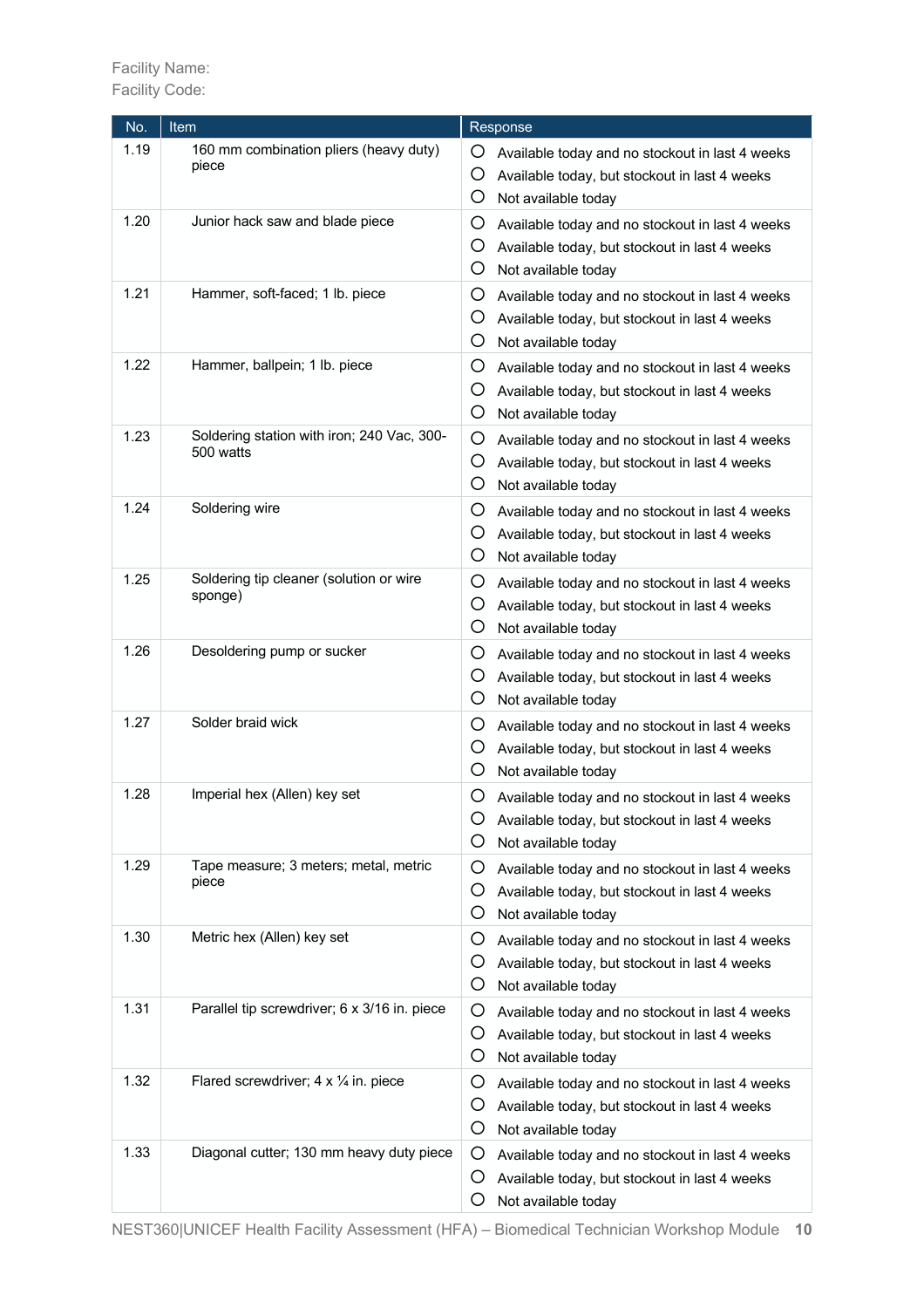| No.  | Item                                                                                                                    | Response                                                                                                                                     |
|------|-------------------------------------------------------------------------------------------------------------------------|----------------------------------------------------------------------------------------------------------------------------------------------|
| 1.34 | Straight tweezers piece                                                                                                 | O<br>Available today and no stockout in last 4 weeks<br>O<br>Available today, but stockout in last 4 weeks<br>O<br>Not available today       |
| 1.35 | Polycarbonate brass trimmer set (7 items)                                                                               | O<br>Available today and no stockout in last 4 weeks<br>O<br>Available today, but stockout in last 4 weeks<br>O<br>Not available today       |
| 1.36 | Insulated inspection screwdriver (165<br>mm) piece                                                                      | O<br>Available today and no stockout in last 4 weeks<br>O<br>Available today, but stockout in last 4 weeks<br>O<br>Not available today       |
| 1.37 | Offset blade screwdriver (2 x 6 mm)<br>pieces                                                                           | O<br>Available today and no stockout in last 4 weeks<br>O<br>Available today, but stockout in last 4 weeks<br>O<br>Not available today       |
| 1.38 | Adjustable wire stripper/crimping tool<br>combination; 0.25 to 0.8 mm piece                                             | O<br>Available today and no stockout in last 4 weeks<br>O<br>Available today, but stockout in last 4 weeks<br>O<br>Not available today       |
| 1.39 | Terminal screwdriver piece                                                                                              | Ő<br>Available today and no stockout in last 4 weeks<br>Ő<br>Available today, but stockout in last 4 weeks<br>O<br>Not available today       |
| 1.40 | 1.5 mm slot screwdriver piece                                                                                           | O<br>Available today and no stockout in last 4 weeks<br>O<br>Available today, but stockout in last 4 weeks<br>O<br>Not available today       |
| 1.41 | 2.5 mm slot screwdriver piece                                                                                           | Ő<br>Available today and no stockout in last 4 weeks<br>Ő<br>Available today, but stockout in last 4 weeks<br>O<br>Not available today       |
| 1.42 | Reversible screwdriver (No.1 and 3/4 in.<br>Blades) each                                                                | O<br>Available today and no stockout in last 4 weeks<br>Ő<br>Available today, but stockout in last 4 weeks<br>O<br>Not available today       |
| 1.43 | Engineer's files; wooden handle; hand,<br>square, warding, half round, round, and<br>three-square in plastic wallet set | O<br>Available today and no stockout in last 4 weeks<br>Available today, but stockout in last 4 weeks<br>Ő<br>Not available today            |
| 1.44 | Tx 8, Tx 10, Tx 15 and Tx 20 Torx                                                                                       | Ő<br>Available today and no stockout in last 4 weeks<br>Ő<br>Available today, but stockout in last 4 weeks<br>O<br>Not available today       |
| 1.45 | 1.5 mm and 2.5 mm ball end drivers                                                                                      | O<br>Available today and no stockout in last 4 weeks<br>Ő<br>Available today, but stockout in last 4 weeks<br>Ő<br>Not available today       |
| 1.46 | 1.5 mm and 2.5 mm nut driver                                                                                            | O<br>Available today and no stockout in last 4 weeks<br>$\circ$<br>Available today, but stockout in last 4 weeks<br>O<br>Not available today |
| 1.47 | Bevelled cutter; 4 in. piece                                                                                            | Ő<br>Available today and no stockout in last 4 weeks<br>Ő<br>Available today, but stockout in last 4 weeks<br>Ő<br>Not available today       |
| 1.48 | Small snipe-nose pliers piece                                                                                           | Ő<br>Available today and no stockout in last 4 weeks<br>$\circ$<br>Available today, but stockout in last 4 weeks<br>Ő<br>Not available today |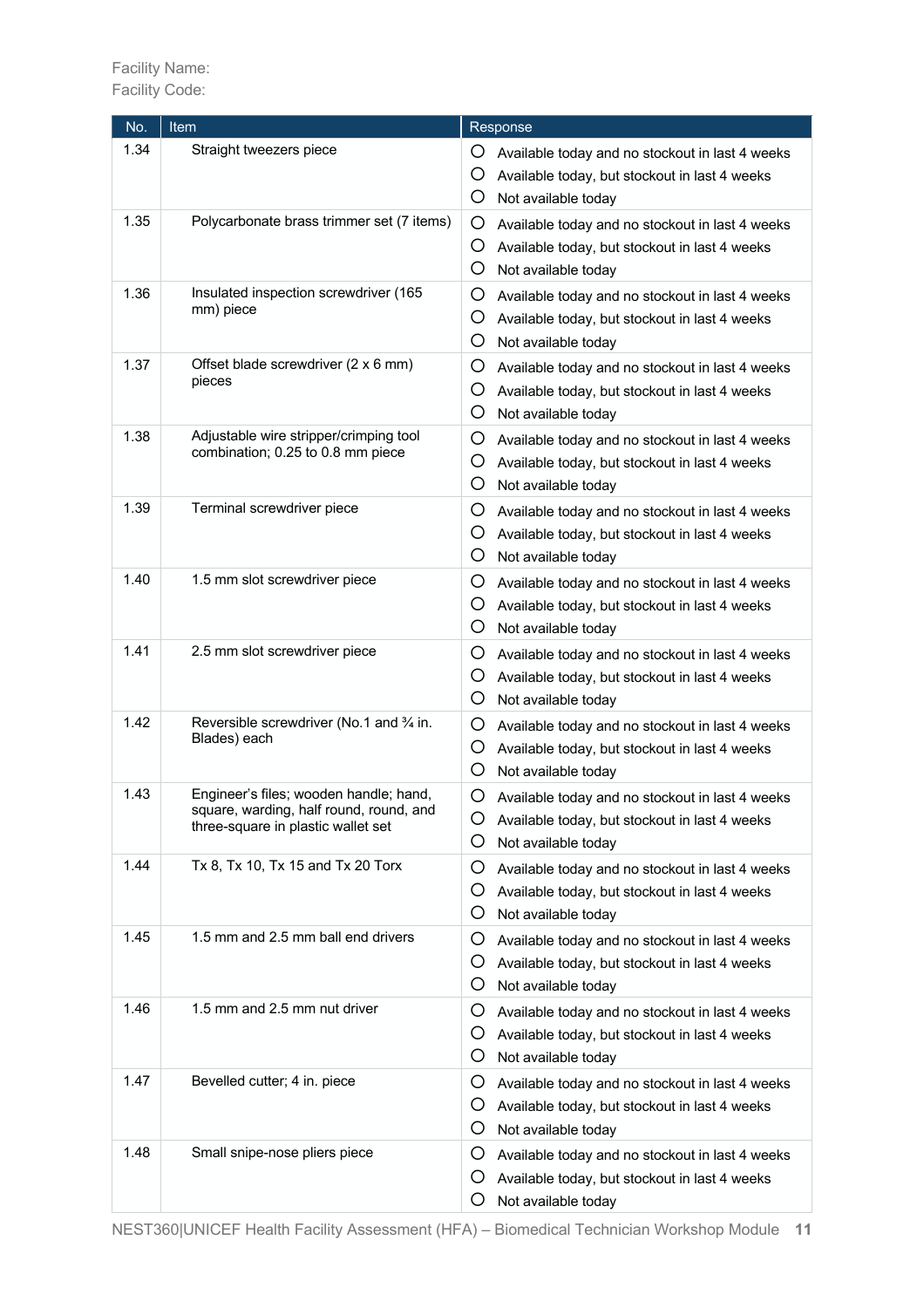| No.  | <b>Item</b>                                                                      | Response                                                                                                                          |
|------|----------------------------------------------------------------------------------|-----------------------------------------------------------------------------------------------------------------------------------|
| 1.49 | Interchangeable Jeweler's screw drivers<br>with 3 flats and 2 crosshead bits set | Available today and no stockout in last 4 weeks<br>Ő<br>Available today, but stockout in last 4 weeks<br>Ő<br>Not available today |
| 1.50 | 4 in. and 6 in. adjustable spanner each                                          | Available today and no stockout in last 4 weeks<br>Ő<br>Available today, but stockout in last 4 weeks<br>Not available today<br>O |
| 1.51 | 150 mm utility pliers (heavy duty) piece                                         | Available today and no stockout in last 4 weeks<br>O<br>Available today, but stockout in last 4 weeks<br>Not available today<br>Ő |
| 1.52 | Snap-off blade knife piece                                                       | Available today and no stockout in last 4 weeks<br>O<br>Available today, but stockout in last 4 weeks<br>Not available today      |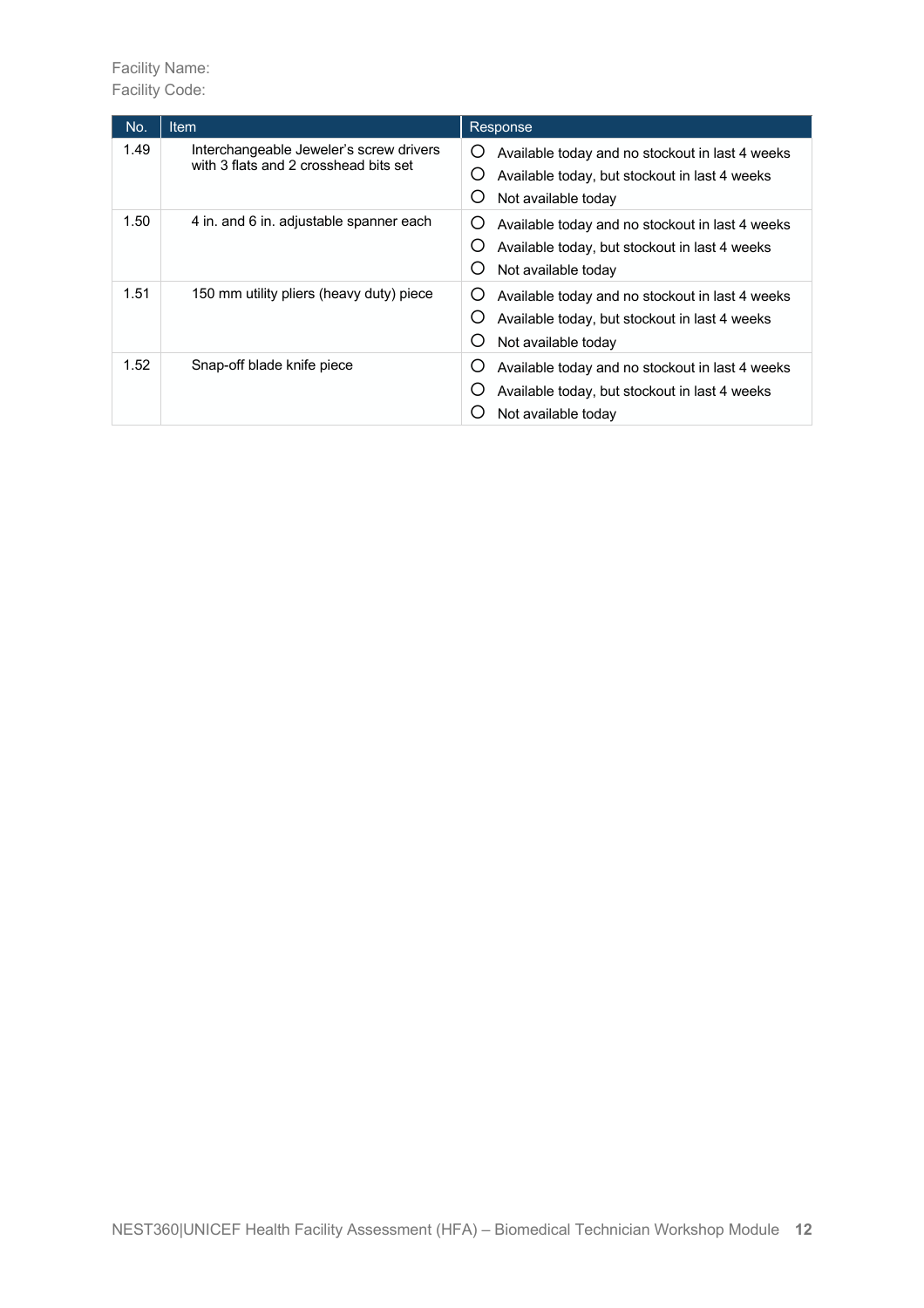# Section 2. Storage and Layout

**Instructions:** Please have all participants fill in their names and positions below, before completing the following forms in *Section 2. Storage and Layout*.

| Respondents                           |                            |
|---------------------------------------|----------------------------|
| Respondent Name (first and last name) | <b>Respondent Position</b> |
|                                       |                            |
| Respondent Name (first and last name) | <b>Respondent Position</b> |
|                                       |                            |
| Respondent Name (first and last name) | <b>Respondent Position</b> |
|                                       |                            |
| Respondent Name (first and last name) | <b>Respondent Position</b> |
|                                       |                            |
| Respondent Name (first and last name) | <b>Respondent Position</b> |
|                                       |                            |
| Respondent Name (first and last name) | <b>Respondent Position</b> |
|                                       |                            |
| Respondent Name (first and last name) | <b>Respondent Position</b> |
|                                       |                            |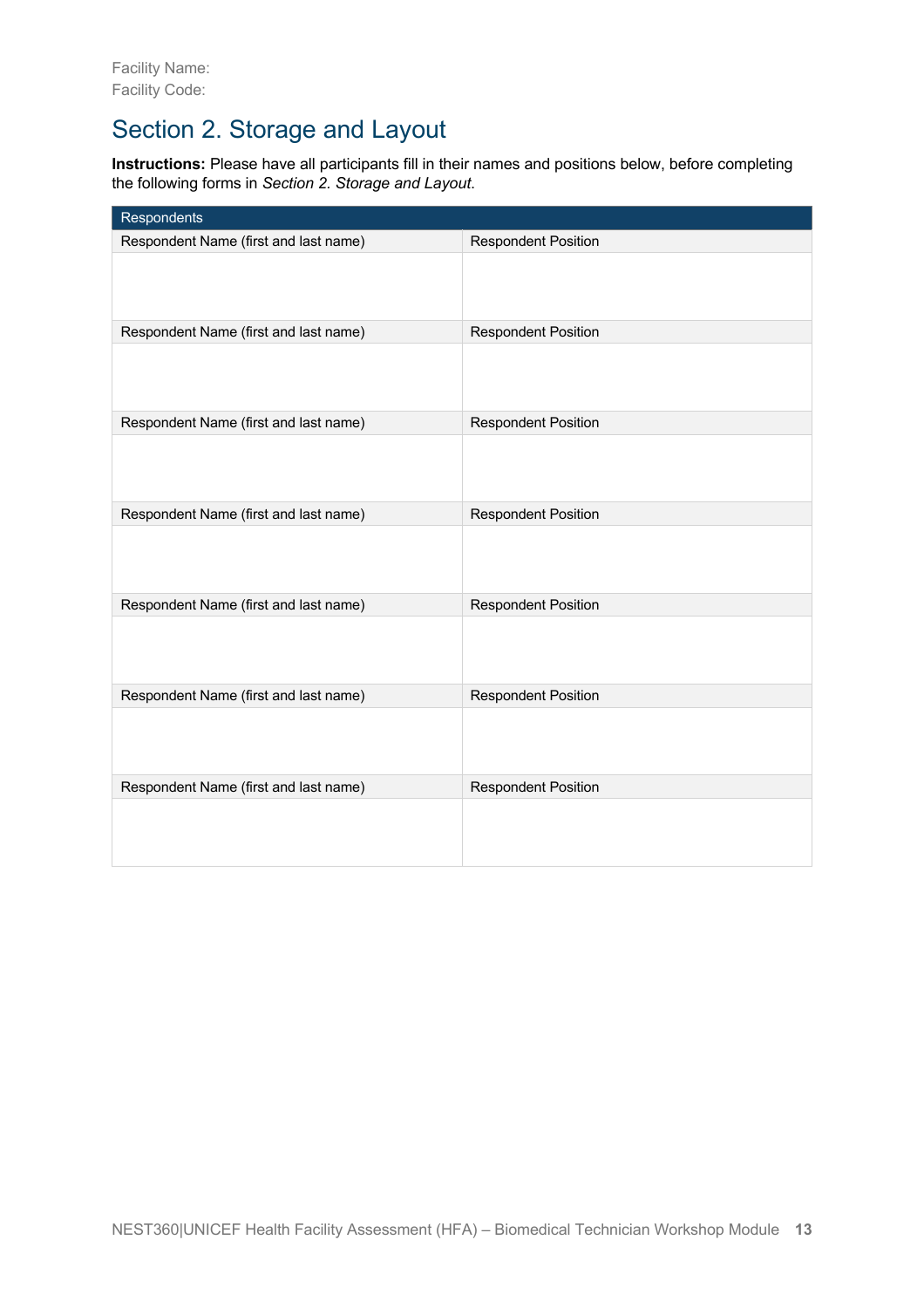# Section 2. Storage and Layout

**Instructions:** The data collection team should direct these questions to the biomedical maintenance staff and observe. For some questions, you will need to ask and observe the staff or specific items/spaces at the facility. If a response is unknown, write "unknown" or select "unknown" from the multiple-choice answers.

**Prompt:** "I'd like to ask you a few questions and observe the storage and layout of the workshop".

# Section 2A. Storage Location for New Equipment

| No.               | Item                                                                                                | Response                                    | <b>Skip To</b>  |
|-------------------|-----------------------------------------------------------------------------------------------------|---------------------------------------------|-----------------|
| 2.01              | Is there a storage location available for new                                                       | O<br>Yes                                    | If "No",        |
|                   | equipment?                                                                                          | O<br><b>No</b>                              | skip to<br>2.07 |
| 2.02              | Which of the following, if any, are available today in the storage location for new equipment?      |                                             |                 |
|                   | (Read all response options aloud. Observe and select all that apply.)                               |                                             |                 |
| 2.02a             | Pallet storage/appropriate racking                                                                  | O<br>Available today                        |                 |
|                   |                                                                                                     | O<br>Not available today                    |                 |
| 2.02 <sub>b</sub> | Temperature and relative humidity monitoring                                                        | O<br>Available today                        |                 |
|                   | and recording systems                                                                               | O<br>Not available today                    |                 |
| 2.02c             | Fire protection and fighting equipment                                                              | O<br>Available today                        |                 |
|                   |                                                                                                     | O<br>Not available today                    |                 |
| 2.02 <sub>d</sub> | Warning and information signs                                                                       | O<br>Available today                        |                 |
|                   |                                                                                                     | O<br>Not available today                    |                 |
| 2.02e             | Quality assurance system and record keeping                                                         | O<br>Available today                        |                 |
|                   |                                                                                                     | O<br>Not available today                    |                 |
| 2.02f             | Controlled access (e.g., sign in sheet)                                                             | O<br>Available today                        |                 |
|                   |                                                                                                     | O<br>Not available today                    |                 |
| 2.02g             | Lighting sufficient to view all racking areas                                                       | O<br>Available today                        |                 |
|                   |                                                                                                     | O<br>Not available today                    |                 |
| 2.02h             | 6 x 6 m or more free space for orderly packing,                                                     | O                                           |                 |
|                   | loading & unloading of equipment                                                                    | Available today<br>O<br>Not available today |                 |
| 2.02i             | Outside space for loading/unloading equipment                                                       |                                             |                 |
|                   |                                                                                                     | O<br>Available today<br>O                   |                 |
|                   |                                                                                                     | Not available today                         |                 |
| 2.02j             | Transport structures (picking trolley, etc.)                                                        | O<br>Available today                        |                 |
|                   |                                                                                                     | O<br>Not available today                    |                 |
| 2.02k             | First aid kit                                                                                       | O<br>Available today                        |                 |
|                   |                                                                                                     | O<br>Not available today                    |                 |
| 2.021             | Adequate PPE (dust mask, safety goggles, etc.)                                                      | O<br>Available today                        |                 |
|                   |                                                                                                     | O<br>Not available today                    |                 |
| 2.03              | For observation only: Is the storage location for<br>new equipment free and protected from insects, | Ő<br>Yes                                    |                 |
|                   | birds, and rodents?                                                                                 | O<br>No                                     |                 |
| 2.04              | For observation only: Is the storage location for                                                   | Ő<br>Yes                                    |                 |
|                   | new equipment visibly clean today?                                                                  | O<br>No                                     |                 |
| 2.05              | For observation only: Is the storage location for<br>new equipment secured?                         | O<br>Yes                                    |                 |
|                   |                                                                                                     | O<br>No                                     |                 |
| 2.06              | For observation only: Is there ventilation in the                                                   | O<br>Yes                                    |                 |
|                   | storage location for new equipment?                                                                 | O<br>No                                     |                 |

NEST360|UNICEF Health Facility Assessment (HFA) – Biomedical Technician Workshop Module **14**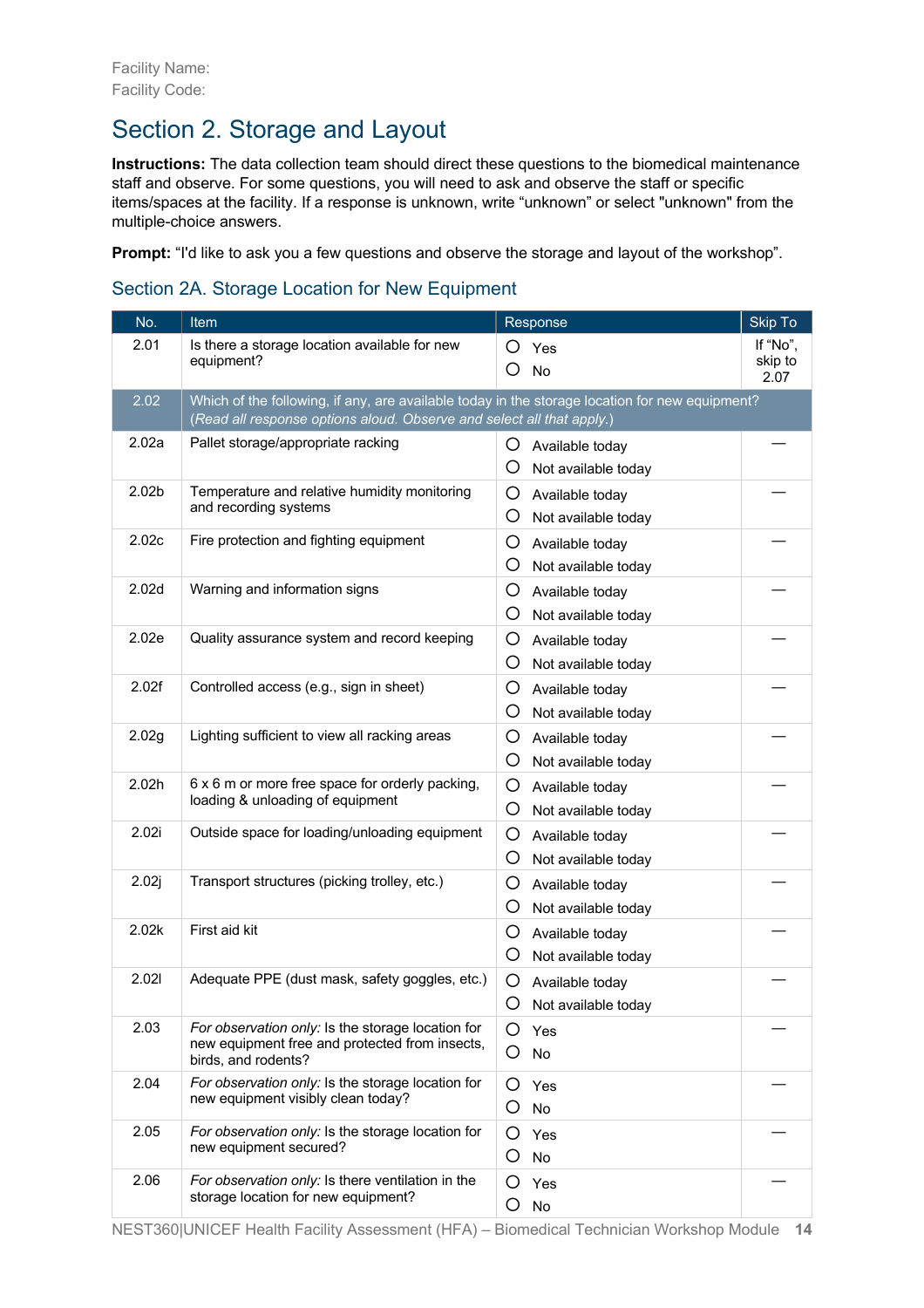| No.  | <b>Item</b>                                                                                                             | Response                                                                                                                                                  | Skip To |
|------|-------------------------------------------------------------------------------------------------------------------------|-----------------------------------------------------------------------------------------------------------------------------------------------------------|---------|
| 2.07 | What minimum documentation is available for<br>each equipment order?<br>(Observe documentation. Select all that apply.) | <b>None</b><br>Date of receipt<br>Name and description<br>Quantity received<br>Name and address of supplier<br>Batch numbers<br>Expiry date if applicable |         |
| 2.08 | Is there a location for decommissioned<br>equipment?                                                                    | Yes<br>No                                                                                                                                                 |         |

#### Section 2B. Workshop Space and Organization

| No.  | <b>Item</b>                                       | Response                    |
|------|---------------------------------------------------|-----------------------------|
| 2.09 | Does the maintenance workshop have an independent | Yes                         |
|      | space?                                            | O<br>No                     |
| 2.10 | What, if any, device sorting system is used?      | No sorting system used<br>ப |
|      | (Select all that apply)                           | Ward                        |
|      |                                                   | Type<br>ப                   |
|      |                                                   | Time received               |
|      |                                                   | Other (specify below)       |
|      |                                                   |                             |
|      |                                                   |                             |

#### Section 2C. Workshop Layout and Infrastructure

**Instructions:** Please measure the dimensions of the workshop room(s) in cm and draw a basic outline on separate blank pieces of paper with the following designated sections and components.

If the workshop is made up of multiple rooms, please draw each room on a separate sheet of paper. The first diagram should be an overview of all the rooms and subsequent drawings should be detailed diagrams of each room. For each diagram, label what areas are in the diagram (e.g., overall layout, detailed diagram of storage areas, etc.).

Please take at least three photos of the workshop from different angles. If there are multiple rooms, please take photos of each room.

| No.  | <b>Item</b>                     | <b>Notes</b> |
|------|---------------------------------|--------------|
|      | <b>Designated Sections</b>      |              |
| 2.11 | Office space(s)                 |              |
| 2.12 | Service manuals section(s)      |              |
| 2.13 | Tool storage section(s)         |              |
| 2.14 | Spare parts storage section(s)  |              |
| 2.15 | PPE storage section(s)          |              |
| 2.16 | Devices in progress section(s)  |              |
| 2.17 | Repaired devices section(s)     |              |
| 2.18 | To be decommissioned section(s) |              |
| 2.19 | Equipment storage section(s)    |              |
|      | Components                      |              |
| 2.20 | Repair bench                    |              |
| 2.21 | Welding station                 |              |
| 2.22 | Soldering station               |              |
| 2.23 | Shelving                        |              |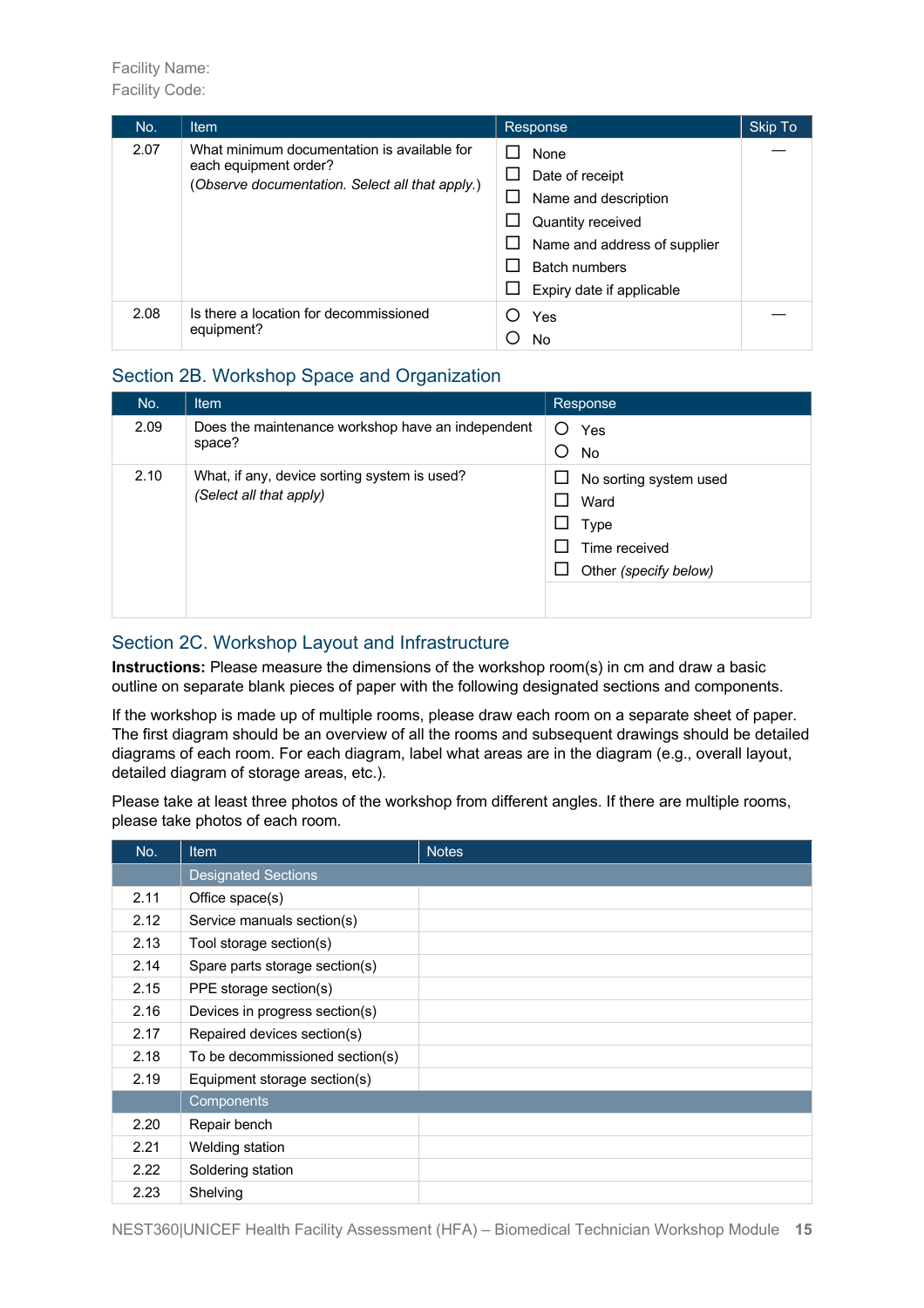| No.  | Item         | <b>Notes</b> |
|------|--------------|--------------|
| 2.24 | Racking      |              |
| 2.25 | Caging       |              |
| 2.26 | Doors        |              |
| 2.27 | <b>Sinks</b> |              |
| 2.28 | Outlets      |              |

# Section 2D. Areas Shown in Photographs and Diagrams

**Instructions:** Please answer the following questions about the areas of the workshops shown in diagrams and photographs.

| No.  | Item                               | <b>Notes</b>                                                                                                                                                                                                                                                                                                                                                                                                                                                   |
|------|------------------------------------|----------------------------------------------------------------------------------------------------------------------------------------------------------------------------------------------------------------------------------------------------------------------------------------------------------------------------------------------------------------------------------------------------------------------------------------------------------------|
| 2.29 | Which areas are in the photograph? | $\Box$<br>Office space<br>ப<br>Service manuals section<br>Tool storage<br>ப<br>ப<br>Spare parts storage<br>PPE storage<br>Ц<br>$\Box$<br>Devices in progress section<br>$\Box$<br>Repaired devices section<br>To be decommissioned section<br>ப<br>ப<br>Equipment storage section<br>Components<br>ப<br>Repair bench<br>ப<br>Welding station<br>⊔<br>$\Box$<br>Soldering station<br>Shelving<br>ப<br>ப<br>Racking<br>ப<br>Caging<br>Other (specify below)<br>ப |
| 2.30 | Which areas are in the diagram?    | ⊔<br>Overall layout<br>ப<br>Office space<br>□<br>Service manuals section<br>ப<br>Tool storage<br>ப<br>Spare parts storage<br>ப<br>PPE storage<br>Devices in progress section<br>ப<br>$\Box$<br>Repaired devices section<br>To be decommissioned section<br>ப<br>ப<br>Equipment storage section<br>Components<br>Repair bench<br>Welding station<br>ப<br>Soldering station<br>ப<br>Shelving<br>ப<br>Racking<br>Caging<br>Other (specify below)                  |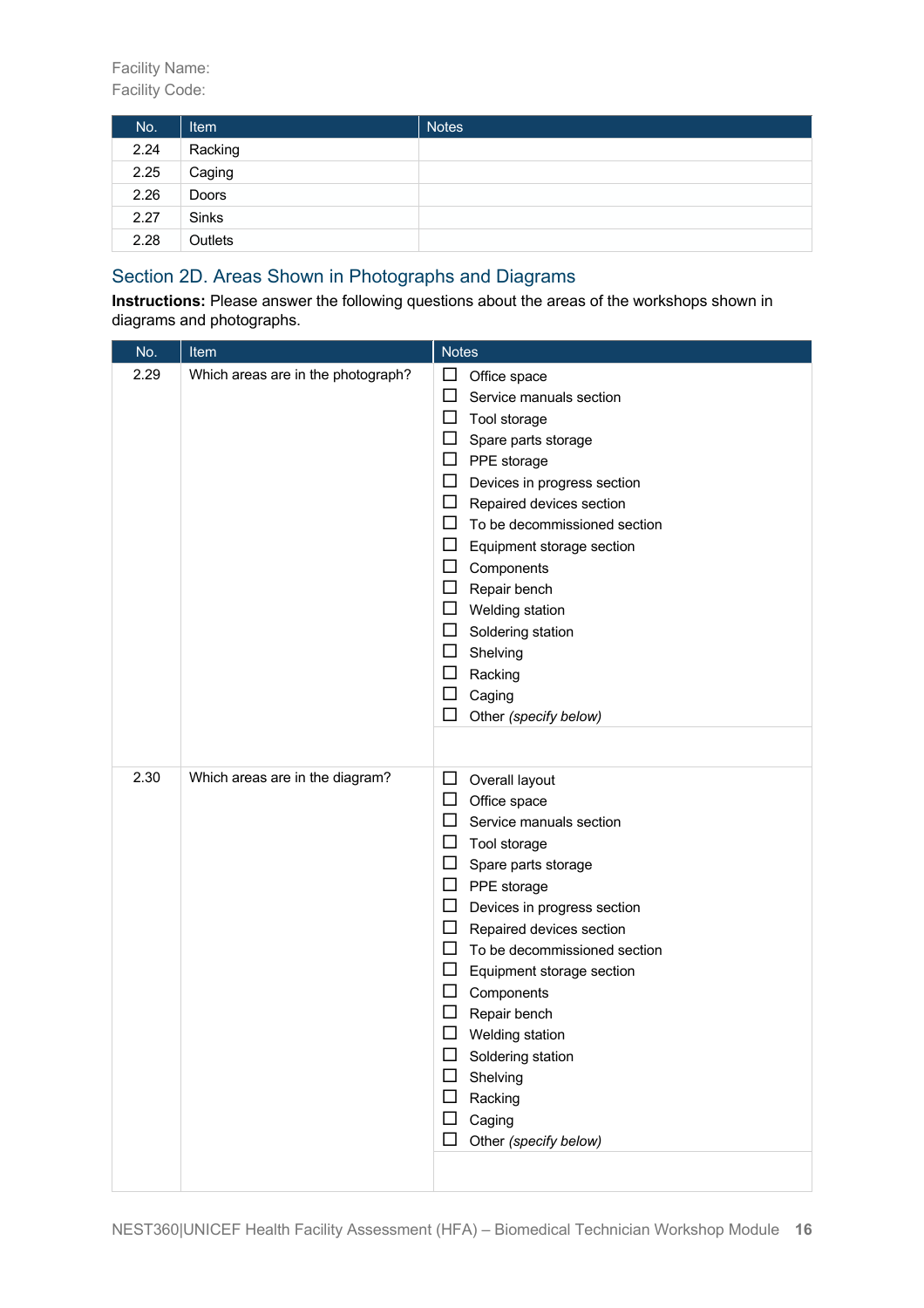# Section 3. Other Workshop Questions

**Instructions:** Please have all participants fill in their names and positions below, before completing the following forms in *Section 3. Other Workshop Questions.*

| Respondents                           |                            |
|---------------------------------------|----------------------------|
| Respondent Name (first and last name) | <b>Respondent Position</b> |
|                                       |                            |
| Respondent Name (first and last name) | <b>Respondent Position</b> |
|                                       |                            |
| Respondent Name (first and last name) | <b>Respondent Position</b> |
|                                       |                            |
| Respondent Name (first and last name) | <b>Respondent Position</b> |
|                                       |                            |
| Respondent Name (first and last name) | <b>Respondent Position</b> |
|                                       |                            |
| Respondent Name (first and last name) | <b>Respondent Position</b> |
|                                       |                            |
| Respondent Name (first and last name) | <b>Respondent Position</b> |
|                                       |                            |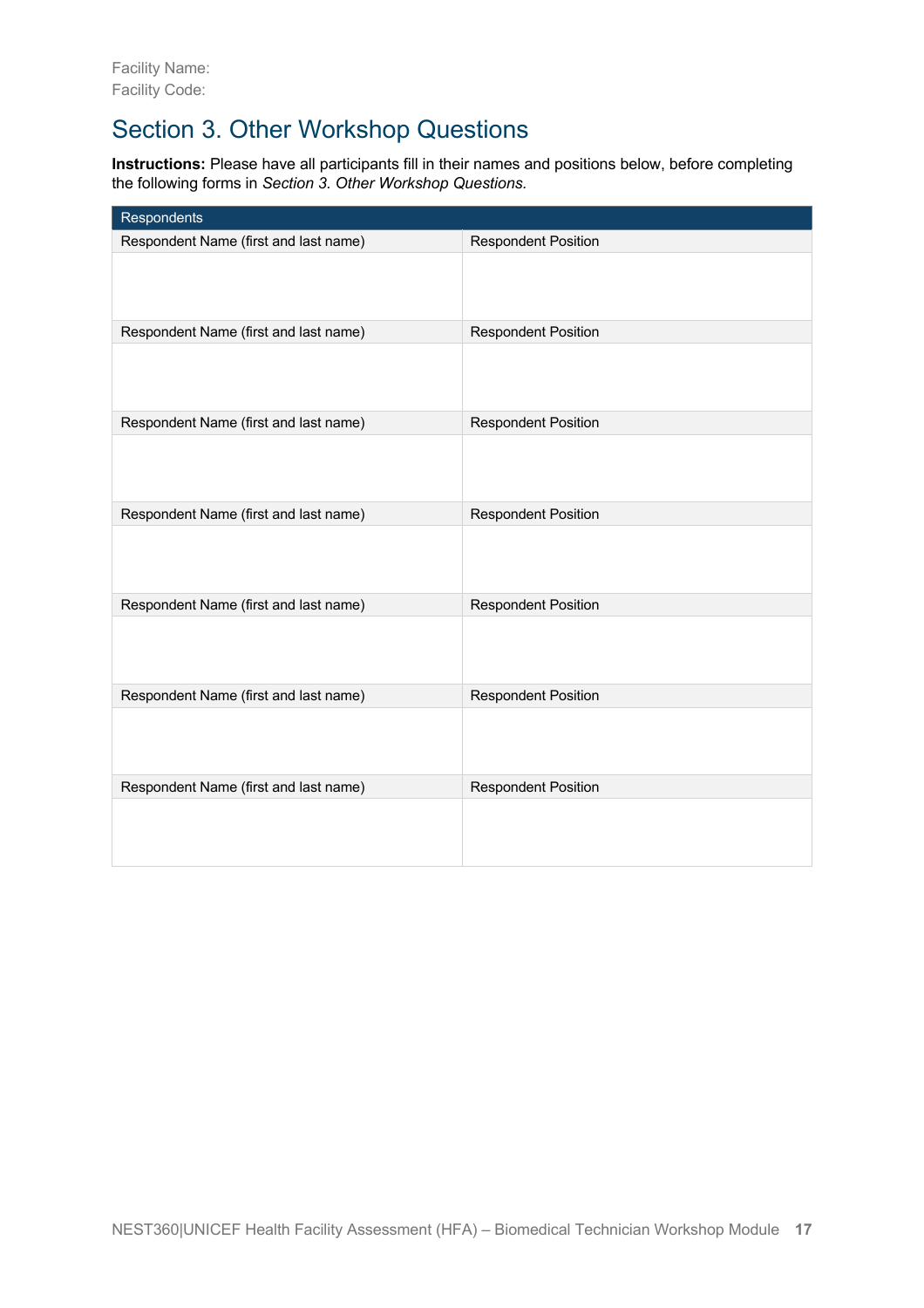# Section 3. Other Workshop Questions

**Instructions:** The data collection team should direct these questions to head biomedical engineer or technician of the maintenance department and observe. For some questions, you will need to ask and observe the staff or specific items/spaces at the facility. If a response is unknown, write "unknown" or select "unknown" from the multiple-choice answers.

### 3A. Documentation

| No.  | <b>Item</b>                                                                    | Response                                                                                                                                                                                                                                                 |
|------|--------------------------------------------------------------------------------|----------------------------------------------------------------------------------------------------------------------------------------------------------------------------------------------------------------------------------------------------------|
| 3.01 | What documentation is available in the<br>workshop?<br>(Select all that apply) | None<br>Corrective maintenance job cards<br>Planned preventive maintenance job cards<br>ப<br>Stock cards<br>Tool requisition register<br>ப<br>Spare parts requisition register<br>Equipment/asset tags<br>Decommissioning records<br>Procurement records |

### 3B. Planned Preventive Maintenance

| No.  | <b>Item</b>                                                                                                  | Response                                                                                       | Skip To                     |
|------|--------------------------------------------------------------------------------------------------------------|------------------------------------------------------------------------------------------------|-----------------------------|
| 3.02 | Is there a Planned Preventive Maintenance System in<br>use?                                                  | O<br>Yes<br>No.                                                                                | If "No",<br>skip to<br>3.06 |
| 3.03 | Which, if any, wards are covered by the Planned<br>Preventive Maintenance System?<br>(Select all that apply) | Neonatal unit<br>$\mathsf{L}$<br>Postnatal unit<br>Labour & delivery ward<br>None of the above |                             |
| 3.04 | Are specific staff allocated to each ward?<br>(Staff can be assigned to one ward or multiple wards)          | O<br>Yes<br>O<br>No                                                                            |                             |
| 3.05 | What is the frequency of scheduled preventive<br>maintenance?<br>(Select one)                                | O<br><b>Biweekly</b><br>Monthly<br>Quarterly<br>Annually<br>O<br>Other (specify below)         |                             |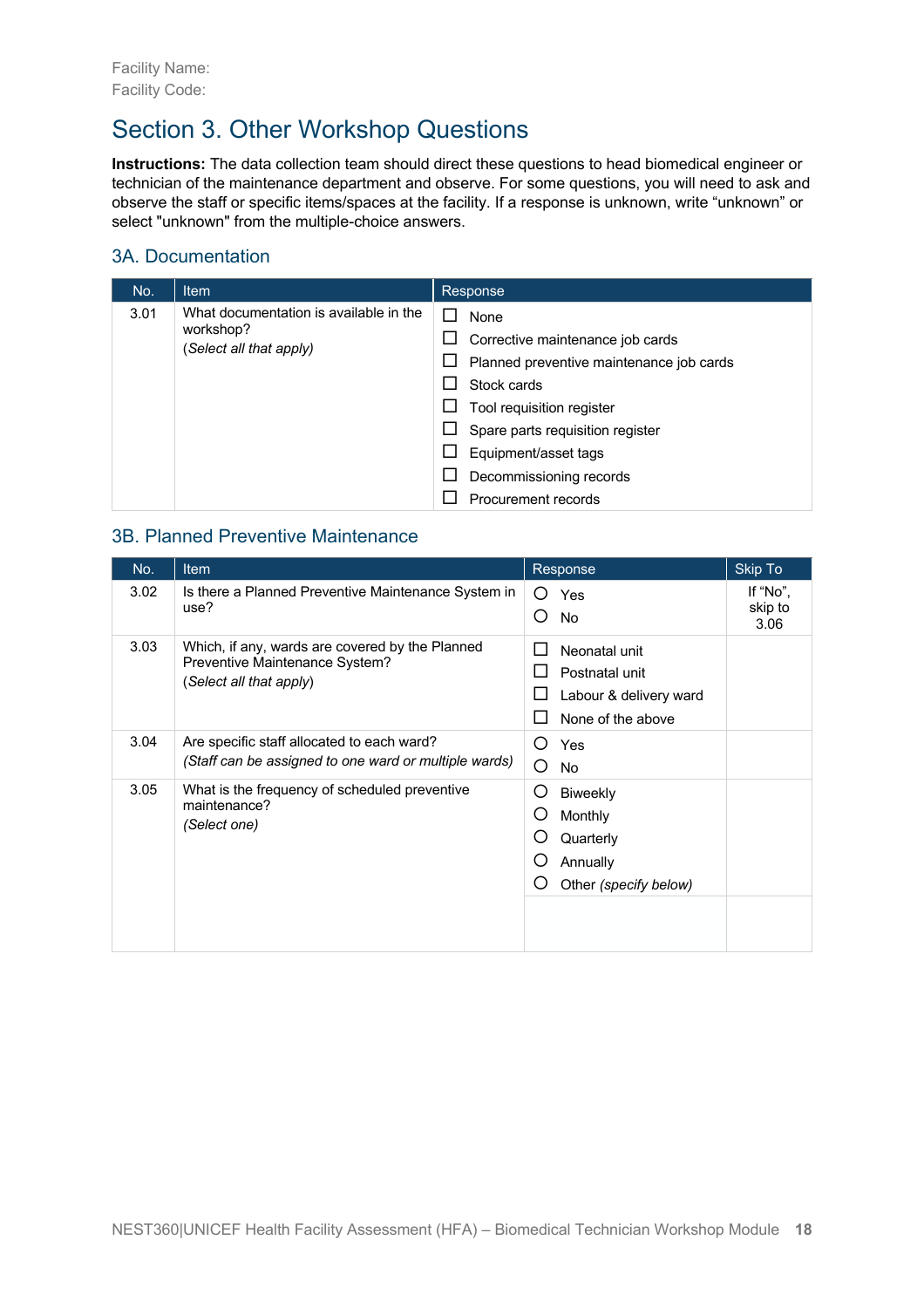### 3C. Corrective Maintenance

| No.  | Item                                                                                                 | Response                                                                            | Skip To                     |
|------|------------------------------------------------------------------------------------------------------|-------------------------------------------------------------------------------------|-----------------------------|
| 3.06 | Is there a Corrective Maintenance System in use?                                                     | Yes<br>()<br>◯<br><b>No</b>                                                         | If "No",<br>skip to<br>3.11 |
| 3.07 | Which, if any, wards are covered by the Corrective<br>Maintenance System?<br>(Select all that apply) | Neonatal unit<br>L<br>Postnatal unit<br>Labour & delivery ward<br>None of the above |                             |
| 3.08 | How are staff allocated for corrective maintenance?<br>(Select one)                                  | O<br>By ward<br>Ο<br>By availability<br>Ω<br>Other (specify below)                  |                             |
| 3.09 | Is there an existing referral system in use to send<br>devices offsite for maintenance?              | ∩<br>Yes<br>ທ<br><b>No</b>                                                          |                             |
| 3.10 | Are corrective repairs documented?                                                                   | ( )<br>Yes<br>No                                                                    |                             |

# 3D. Decommissioning

| No.  | Item                                                                                                                                                                                         | Response                                                                                                                                                                                                                                                   | <b>Skip To</b>              |
|------|----------------------------------------------------------------------------------------------------------------------------------------------------------------------------------------------|------------------------------------------------------------------------------------------------------------------------------------------------------------------------------------------------------------------------------------------------------------|-----------------------------|
| 3.11 | Is there a decommissioning system in use?                                                                                                                                                    | Yes<br>Ω<br><b>No</b>                                                                                                                                                                                                                                      | If "No",<br>skip to<br>3.19 |
| 3.12 | Is there a clear, written procedure for<br>decommissioning?<br>(Observe written procedure)                                                                                                   | ∩<br>Yes<br>No<br>( )                                                                                                                                                                                                                                      |                             |
| 3.13 | Which, if any, of the following are included in the<br>clear written procedure?<br>(Read all response options aloud and select all that<br>apply)                                            | Decommission<br>Decontaminate<br>Eliminate<br>ΙI<br>H<br>None                                                                                                                                                                                              |                             |
| 3.14 | Which, if any, of the following are included in the<br>clear written procedure regarding the initial<br>Decommission step?<br>(Read all response options aloud and select all<br>that apply) | $\mathsf{L}$<br>Request to decommission<br>(user/biotech)<br>Decommission<br>H<br>confirmation<br>(manager/biotech)<br>Decommission approver<br>ΙI<br>(manager/MOH)<br>$\mathsf{L}$<br>Clear points of contact at<br>each decommissioning<br>stage<br>None |                             |
| 3.15 | Which, if any, of the following are included in the<br>clear written procedure regarding the second<br>Decontaminate step?<br>(Read all response options aloud and select all<br>that apply) | Disassemble<br>ΙI<br>ப<br>Manual cleaning<br>Mechanical cleaning<br><b>Disinfect</b><br>None                                                                                                                                                               |                             |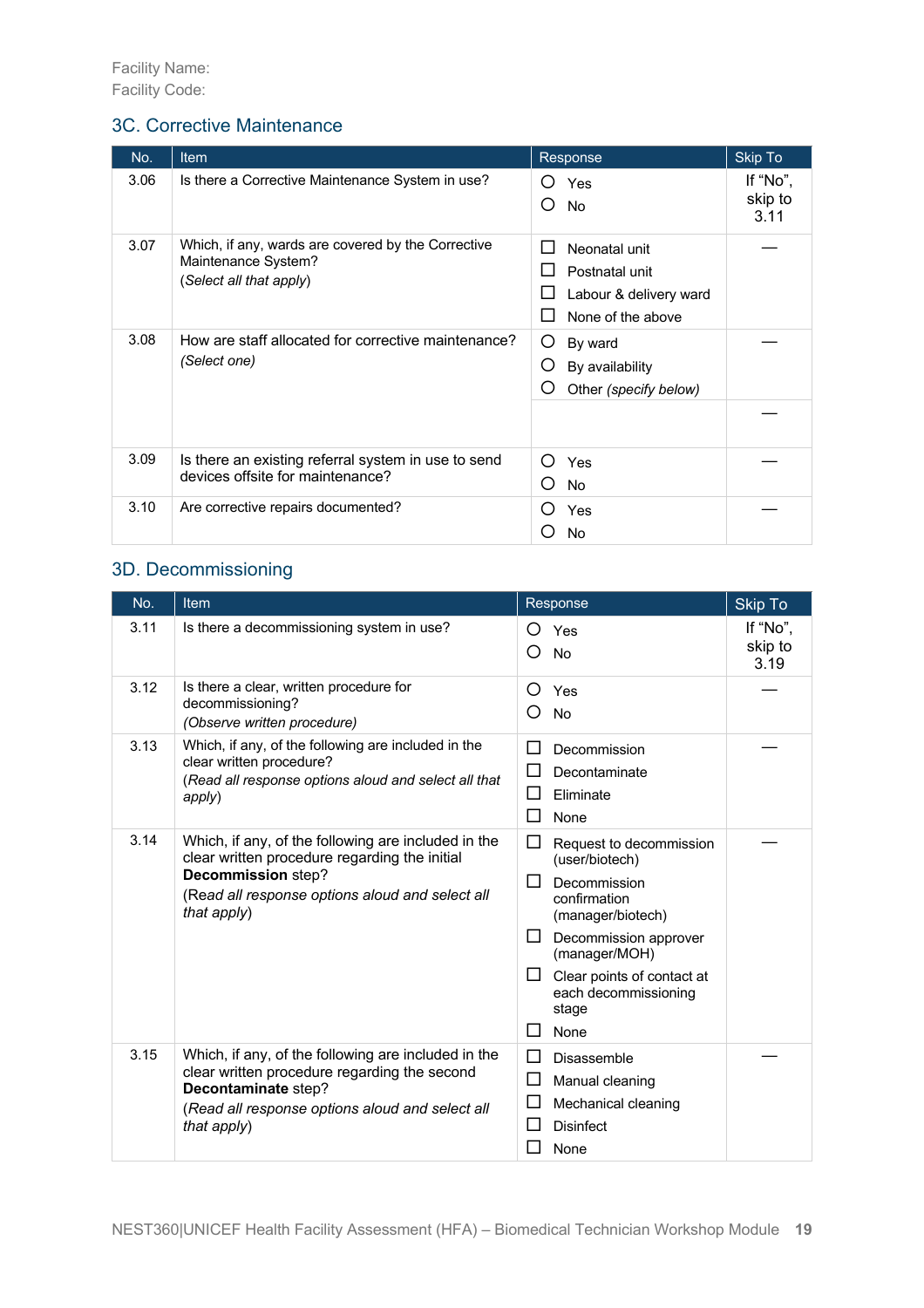# Facility Name:

Facility Code:

| No.                                                   | Item                                                                                                                  | Skip To<br>Response                                               |
|-------------------------------------------------------|-----------------------------------------------------------------------------------------------------------------------|-------------------------------------------------------------------|
| 3.16                                                  | Which, if any, of the following are included in the<br>clear written procedure regarding the final Eliminate<br>step? | Disposal<br>Reuse<br>囗                                            |
|                                                       | (Read all response options aloud and select all that                                                                  | Refurbish                                                         |
|                                                       | apply)                                                                                                                | Reprocess                                                         |
|                                                       |                                                                                                                       | Upgrade                                                           |
|                                                       |                                                                                                                       | Donate                                                            |
|                                                       |                                                                                                                       | Sell                                                              |
|                                                       |                                                                                                                       | Trade-in                                                          |
|                                                       |                                                                                                                       | Reassign internally                                               |
|                                                       |                                                                                                                       | None                                                              |
| 3.17                                                  | Is there an inventory of decommissioned                                                                               | O<br>Yes                                                          |
|                                                       | equipment?                                                                                                            | O<br>No                                                           |
| 3.18                                                  | What, if any, challenges are there to                                                                                 | None                                                              |
| decommissioning equipment?<br>(Select all that apply) |                                                                                                                       | Long process                                                      |
|                                                       |                                                                                                                       | Too many approvers                                                |
|                                                       |                                                                                                                       | Lack of familiarity (at any<br>level, e.g., approver,<br>biotech) |
|                                                       |                                                                                                                       | No plan for device<br>$\Box$<br>replacement                       |
|                                                       |                                                                                                                       | Other (specify below)                                             |
|                                                       |                                                                                                                       |                                                                   |

# 3E. Equipment Leasing and Servicing Contracts

| No.  | <b>Item</b>                                                                                                                 | Response                                                                                                                                                                                                                                                                                                                                                                                          |  |
|------|-----------------------------------------------------------------------------------------------------------------------------|---------------------------------------------------------------------------------------------------------------------------------------------------------------------------------------------------------------------------------------------------------------------------------------------------------------------------------------------------------------------------------------------------|--|
| 3.19 | Are equipment leasing and servicing<br>contracts in use?                                                                    | Yes<br>( )<br>No.<br>Unknown<br>( )                                                                                                                                                                                                                                                                                                                                                               |  |
| 3.20 | Which, if any, of the following are included<br>in the service provider assessment<br>procedure?<br>(Select all that apply) | Responsiveness to fault (e.g., within 48 hours)<br>Prior programme of attendance for servicing<br>equipment<br>Timely reports produced<br>Timely job cards produced<br>Responsiveness to requested interventions/issues<br>Responsibility in assessing when necessary<br>Responsibility in intervening when necessary<br>Appropriate skills transfer provided across devices<br>None of the above |  |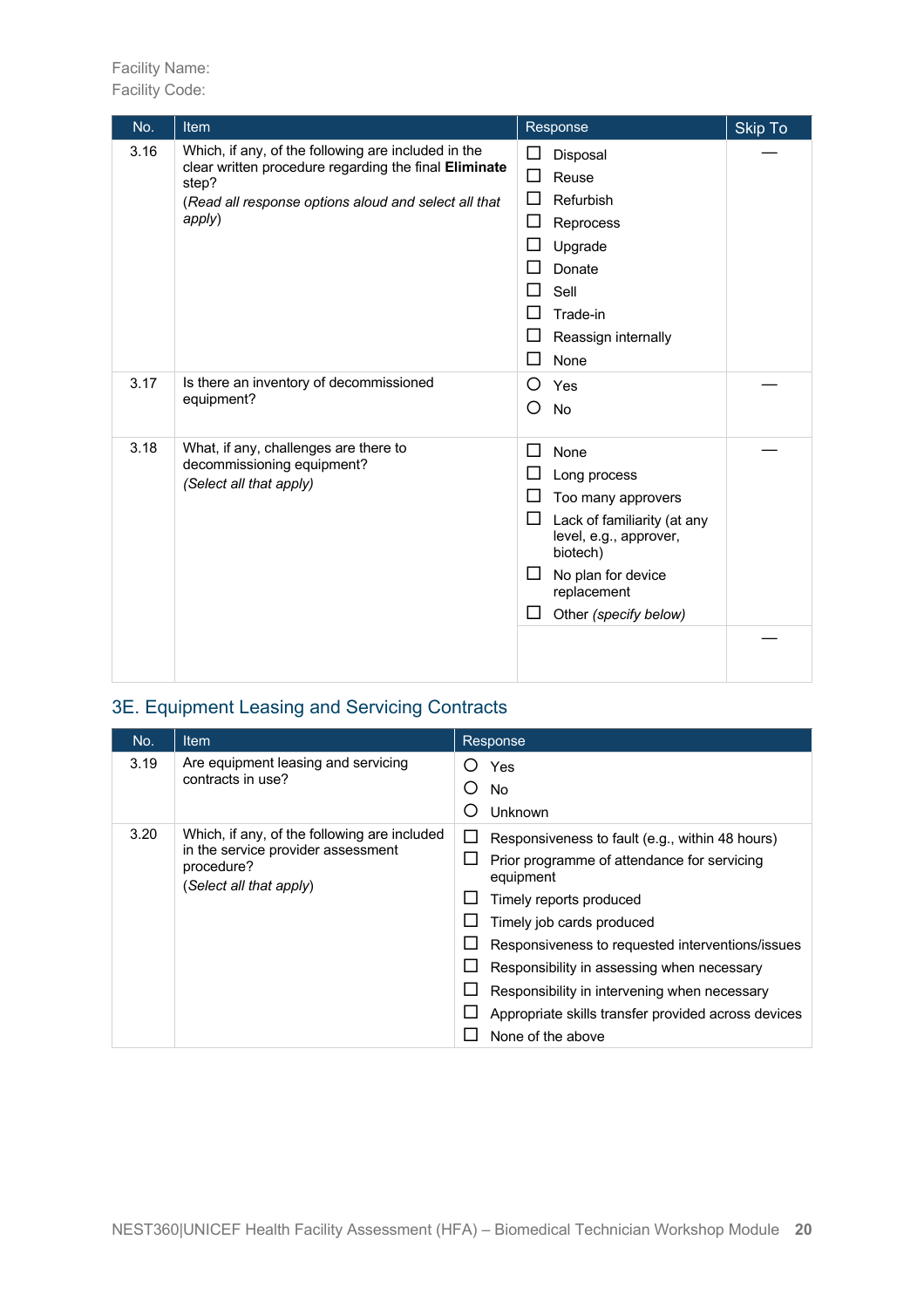# 3F. Electronic Maintenance System

| No.   | <b>Item</b>                                                                         | Response                                                                                                                                                                                                                                                                      |
|-------|-------------------------------------------------------------------------------------|-------------------------------------------------------------------------------------------------------------------------------------------------------------------------------------------------------------------------------------------------------------------------------|
| 3.21  | Is an electronic maintenance<br>system in use?                                      | Yes<br>( )<br><b>No</b><br>( )                                                                                                                                                                                                                                                |
| 3.21a | What is the name of the system?                                                     | Name:                                                                                                                                                                                                                                                                         |
| 3.22  | What is covered by the electronic<br>maintenance system?<br>(Select all that apply) | <b>Equipment Inventory</b><br>ΙI<br>Spare Parts Inventory<br><b>Planned Preventive Maintenance</b><br><b>Corrective Maintenance Record</b><br>$\mathsf{L}$<br>Spare Parts Tracking<br>$\mathsf{L}$<br>Reporting<br>Repair Library<br>Decommissioning<br>Other (specify below) |

# 3G. Reporting

| No.  | <b>Item</b>                                                                                                 | Response                                                                                                                                                               |  |
|------|-------------------------------------------------------------------------------------------------------------|------------------------------------------------------------------------------------------------------------------------------------------------------------------------|--|
| 3.23 | Are monthly reports developed<br>to report to any of the following<br>audiences?<br>(Select all that apply) | LΙ<br>None<br>Hospital admin<br>$\mathsf{L}$<br>Regional/District health officers<br>$\mathsf{L}$<br>Ministry of Health (national)<br>Unknown<br>Other (specify below) |  |
| 3.24 | Are infrastructural issues (e.g.,<br>power or water interruptions)<br>included in reports?                  | ∩<br>Yes<br><b>No</b><br>∩<br>Unknown                                                                                                                                  |  |
| 3.25 | Are equipment maintenance<br>issues included in reports?                                                    | ∩<br>Yes<br>∩<br><b>No</b><br>Unknown                                                                                                                                  |  |
| 3.26 | For observation only: Are reports<br>organized and available for<br>review?                                 | If reports are available for review,<br>∩<br>Yes<br>please write the date of the most<br>О<br><b>No</b><br>recent report (yyyy/dd/mm):<br>O                            |  |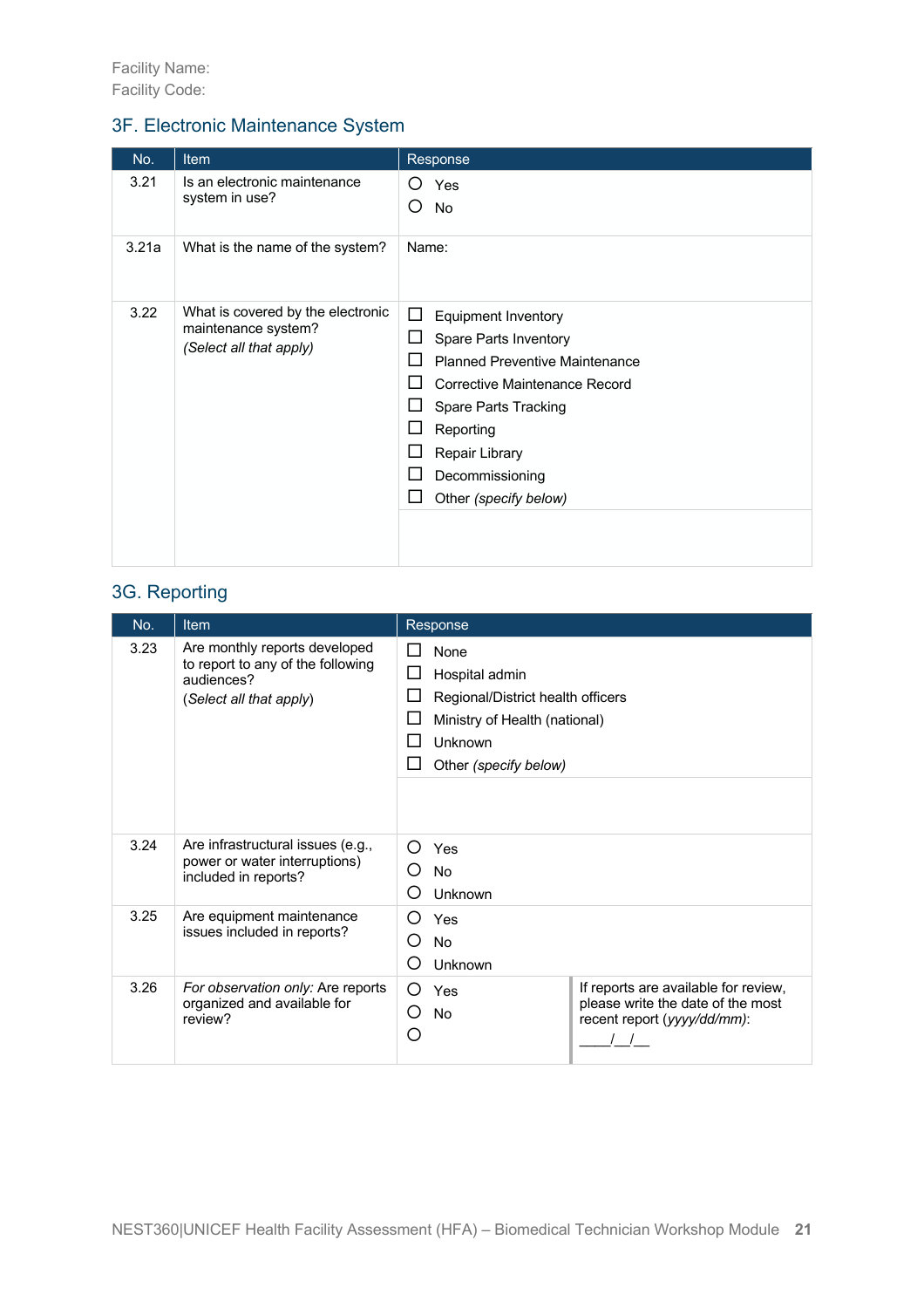#### 3H. Human Resources

| No.  | Item                                                                                                                       | Response                                                                                                                                                                                                                                                                                      |         |
|------|----------------------------------------------------------------------------------------------------------------------------|-----------------------------------------------------------------------------------------------------------------------------------------------------------------------------------------------------------------------------------------------------------------------------------------------|---------|
| 3.27 | Which, if any, of the following<br>staff cadres are allocated to the<br>maintenance department?<br>(Select all that apply) | □<br><b>Biomedical engineers</b><br>$\Box$<br>Medical technicians/biomeds<br>$\Box$<br>Spare parts requisition managers<br>□<br>Tools requisition managers<br>Electricians<br>ΙI<br>П<br>Plumbers<br>$\Box$<br>Carpenters<br><b>Bricklayers</b><br>$\overline{\phantom{a}}$<br>Painters<br>ΙI |         |
| 3.28 | How many of each staff type are<br>currently employed in the                                                               | <b>Biomedical engineers:</b>                                                                                                                                                                                                                                                                  | Number: |
|      | maintenance department?                                                                                                    | Medical technicians/biomeds:                                                                                                                                                                                                                                                                  | Number: |
|      |                                                                                                                            | Spare parts requisition<br>managers:                                                                                                                                                                                                                                                          | Number: |
|      |                                                                                                                            | Tools requisition managers:                                                                                                                                                                                                                                                                   | Number: |
|      |                                                                                                                            | Electricians:                                                                                                                                                                                                                                                                                 | Number: |
|      |                                                                                                                            | Plumbers:                                                                                                                                                                                                                                                                                     | Number: |
|      |                                                                                                                            | Carpenters:                                                                                                                                                                                                                                                                                   | Number: |
|      |                                                                                                                            | Bricklayers:                                                                                                                                                                                                                                                                                  | Number: |
|      |                                                                                                                            | Painters:                                                                                                                                                                                                                                                                                     | Number: |
| 3.29 | Are the biomedical engineers<br>exclusively assigned to this<br>facility?                                                  | Yes<br>O<br>Ο<br>No                                                                                                                                                                                                                                                                           |         |
| 3.30 | Are the medical<br>technicians/biomeds exclusively<br>assigned to this facility?                                           | Ω<br>Yes<br>O<br><b>No</b>                                                                                                                                                                                                                                                                    |         |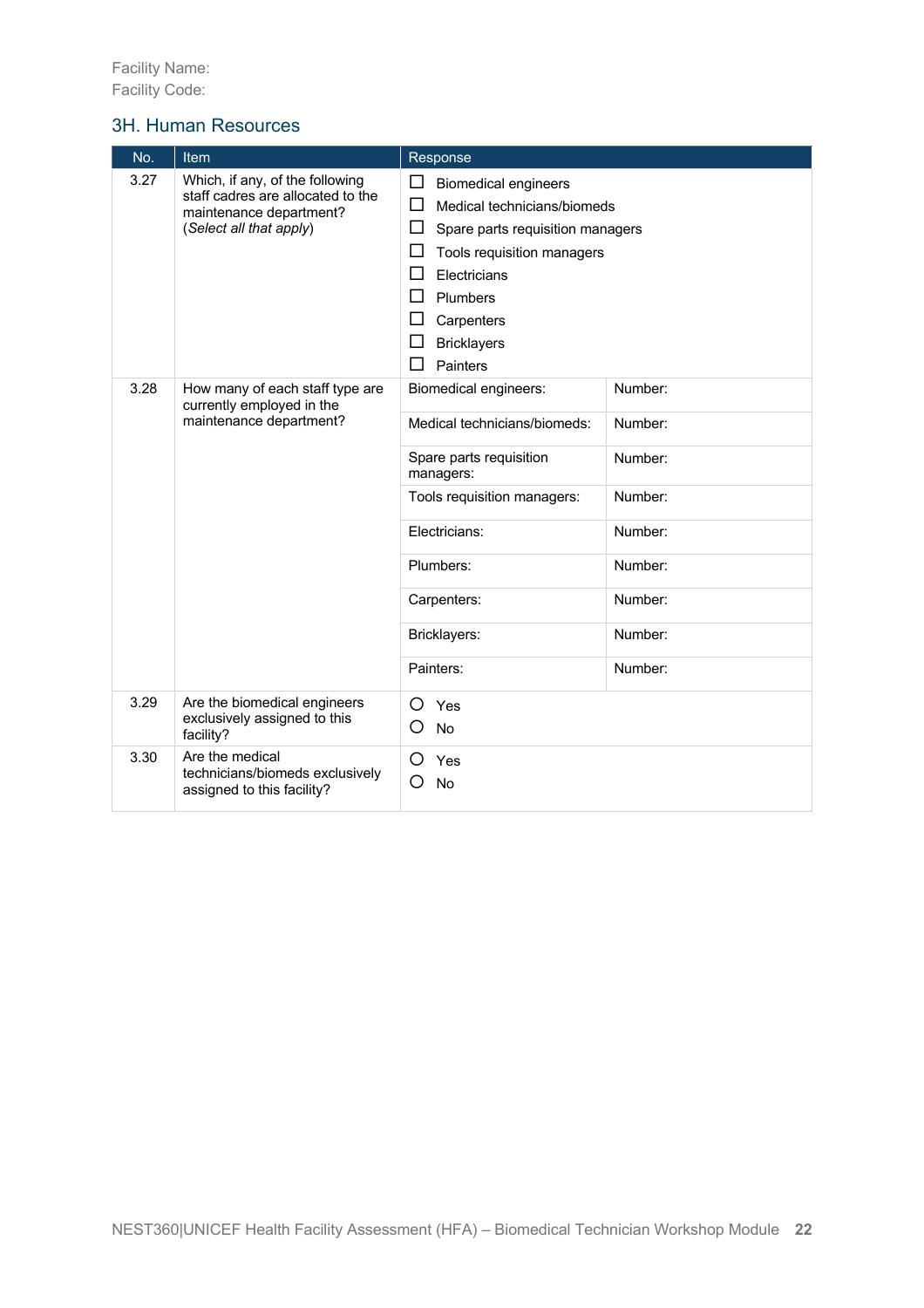### 3I. Staff Scheduling

**Instructions:** Someone is considered **physically present** if they are physically present anywhere at the facility, not just the neonatal ward. Someone is considered **on-call** if they can be called and reach the hospital within 30 minutes or if they are able to provide support needed by telephone. On-call **excludes the staff that are physically present at the time**, and only includes additional staff that have set times during which they could be called to the hospital if they are needed.

| No.  | Which of the following time(s) is the facility<br>staffed by medical technicians/biomeds or<br>engineers? | Response                                   |                |                      |
|------|-----------------------------------------------------------------------------------------------------------|--------------------------------------------|----------------|----------------------|
|      | Regular Schedule (not on-call staff)                                                                      | Is the biomed staff physically<br>present? |                | If yes, how<br>many? |
| 3.31 | Monday-Friday during the day                                                                              | O<br>Yes                                   | O<br><b>No</b> | Number:              |
| 3.32 | Monday-Friday during the night                                                                            | Ω<br>Yes                                   | O<br><b>No</b> | Number:              |
| 3.33 | Saturday during the day                                                                                   | Ω<br><b>Yes</b>                            | O<br><b>No</b> | Number:              |
| 3.34 | Saturday during the night                                                                                 | Ω<br>Yes                                   | O<br><b>No</b> | Number:              |
| 3.35 | Sunday during the day                                                                                     | O<br>Yes                                   | O<br><b>No</b> | Number:              |
| 3.36 | Sunday during the night                                                                                   | O<br><b>Yes</b>                            | O<br><b>No</b> | Number:              |
| 3.37 | Last night                                                                                                | Ω<br>Yes                                   | O<br>No        | Number:              |
| 3.38 | Today                                                                                                     | O<br>Yes                                   | O<br><b>No</b> | Number:              |
|      | <b>On-Call Schedule</b>                                                                                   | Is biomed staff on-call?                   |                | If yes, how<br>many? |
| 3.39 | Monday-Friday during the day                                                                              | ◯<br>Yes                                   | O<br><b>No</b> | Number:              |
| 3.40 | Monday-Friday during the night                                                                            | ◯<br><b>Yes</b>                            | O<br><b>No</b> | Number:              |
| 3.41 | Saturday during the day                                                                                   | O<br>Yes                                   | O<br><b>No</b> | Number:              |
| 3.42 | Saturday during the night                                                                                 | Ο<br><b>Yes</b>                            | O<br><b>No</b> | Number:              |
| 3.43 | Sunday during the day                                                                                     | Ο<br><b>Yes</b>                            | O<br><b>No</b> | Number:              |
| 3.44 | Sunday during the night                                                                                   | ◯<br>Yes                                   | O<br>No        | Number:              |
| 3.45 | Last night                                                                                                | Ο<br>Yes                                   | O<br>No        | Number:              |
| 3.46 | Day                                                                                                       | O<br>Yes                                   | O<br>No        | Number:              |
| 3.47 | Today                                                                                                     | Ω<br>Yes                                   | O<br><b>No</b> | Number:              |

# 3J. Other

| No.  | <b>Item</b>                                                                                                     | Response                                                                      |
|------|-----------------------------------------------------------------------------------------------------------------|-------------------------------------------------------------------------------|
|      |                                                                                                                 |                                                                               |
| 3.48 | Is there a procurement plan in place for<br>medical devices?                                                    | Yes<br><b>No</b>                                                              |
| 3.49 | Are there guidelines or a system for<br>receiving equipment donations?                                          | Yes<br><b>No</b>                                                              |
| 3.50 | Which, if any, of the following meetings include<br>biomedical or maintenance staff?<br>(Select all that apply) | <b>None</b><br>Management meetings<br>Budget planning<br>Procurement planning |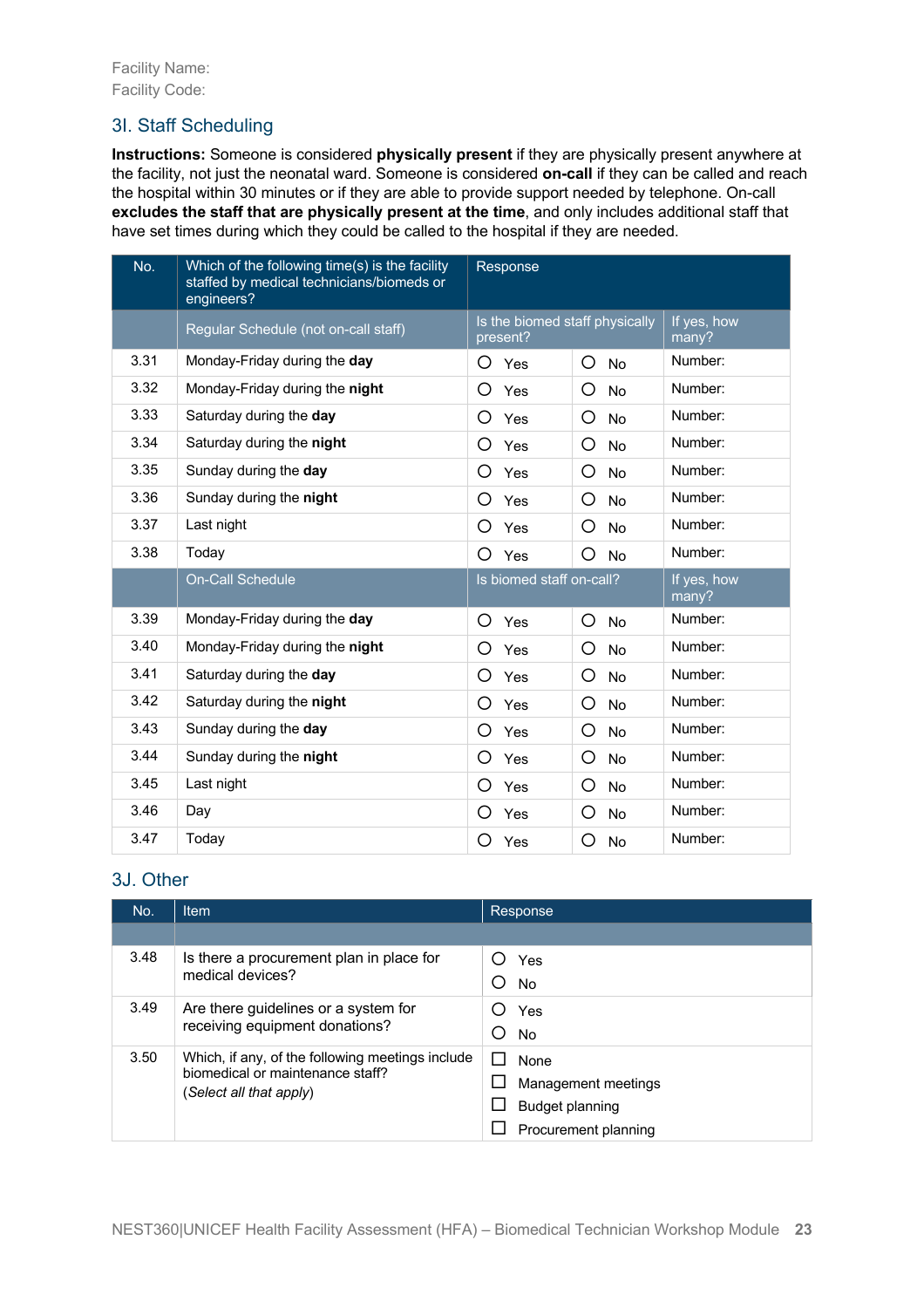# Section 4. Maintenance and Repair

**Instructions:** Please have all participants fill in their names and positions below, before completing the following forms in *Section 4. Maintenance and Repair.*

| Respondents                           |                            |
|---------------------------------------|----------------------------|
| Respondent Name (first and last name) | <b>Respondent Position</b> |
|                                       |                            |
| Respondent Name (first and last name) | <b>Respondent Position</b> |
|                                       |                            |
| Respondent Name (first and last name) | <b>Respondent Position</b> |
|                                       |                            |
| Respondent Name (first and last name) | <b>Respondent Position</b> |
|                                       |                            |
| Respondent Name (first and last name) | <b>Respondent Position</b> |
|                                       |                            |
| Respondent Name (first and last name) | <b>Respondent Position</b> |
|                                       |                            |
| Respondent Name (first and last name) | <b>Respondent Position</b> |
|                                       |                            |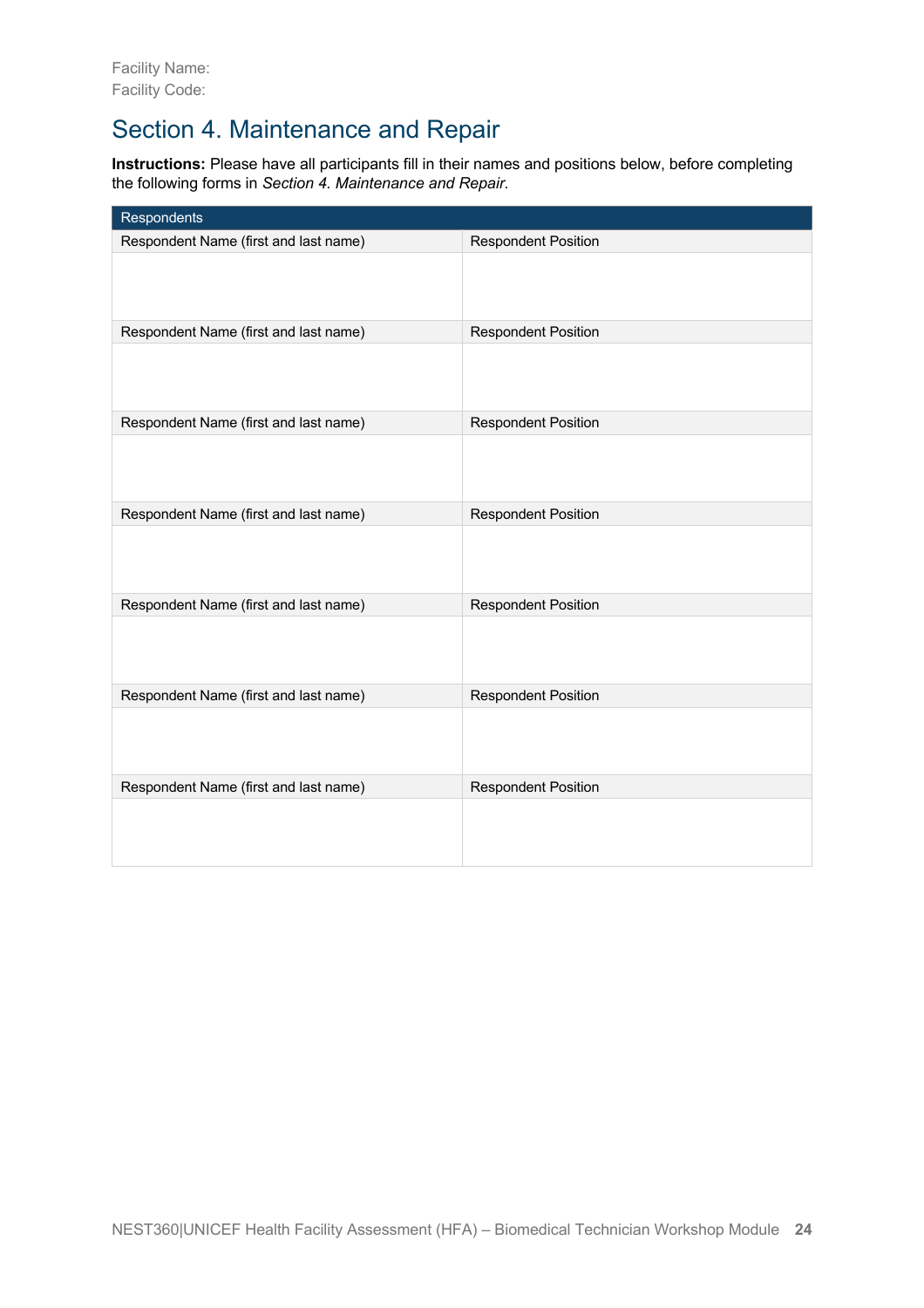# Section 4. Maintenance and Repair

**Instructions:** The data collection team should direct these questions to head biomedical engineer or technician of the maintenance department and observe. For some questions, you will need to ask and observe the staff or specific items/spaces at the facility. If a response is unknown, write "unknown" or select "unknown" from the multiple-choice answers.

# 4A. In the Neonatal Unit

| No.  | Item                                                                                      | Response                                                                                                                                                                                  |  |
|------|-------------------------------------------------------------------------------------------|-------------------------------------------------------------------------------------------------------------------------------------------------------------------------------------------|--|
|      |                                                                                           |                                                                                                                                                                                           |  |
| 4.01 | For observation only: Is there an<br>inventory list of all the equipment in this<br>unit? | O Yes<br>O<br>Yes, but not observed<br>O<br><b>No</b>                                                                                                                                     |  |
| 4.02 | Who employs the technician?                                                               | O<br>Hospital<br>O.<br>Ministry of Health<br>O.<br>Distributor<br>$\left( \right)$<br>Manufacturer<br>O<br>Unknown<br>Ő<br>Other (specify below)                                          |  |
| 4.03 | Is repair of medical equipment free for<br>the facility?                                  | O<br>Yes<br>O<br><b>No</b><br>O<br>Unknown                                                                                                                                                |  |
| 4.04 | Who primarily funds the spare parts<br>when equipment breaks?<br>(Select all that apply)  | $\Box$<br>Hospital<br>Government<br>П<br>$\Box$ Donation from NGO<br>$\Box$ Private purchase<br>П<br>Unknown<br>П<br>Other (specify below)                                                |  |
| 4.05 | What do you think is the biggest barrier<br>to repairing equipment?<br>(Select one)       | Ő<br>Insufficient number of technicians<br>O.<br>Lack of training for technician<br>O Cost of repair<br>O Lack of spare parts<br>O Lack of tools for repair<br>O<br>Other (specify below) |  |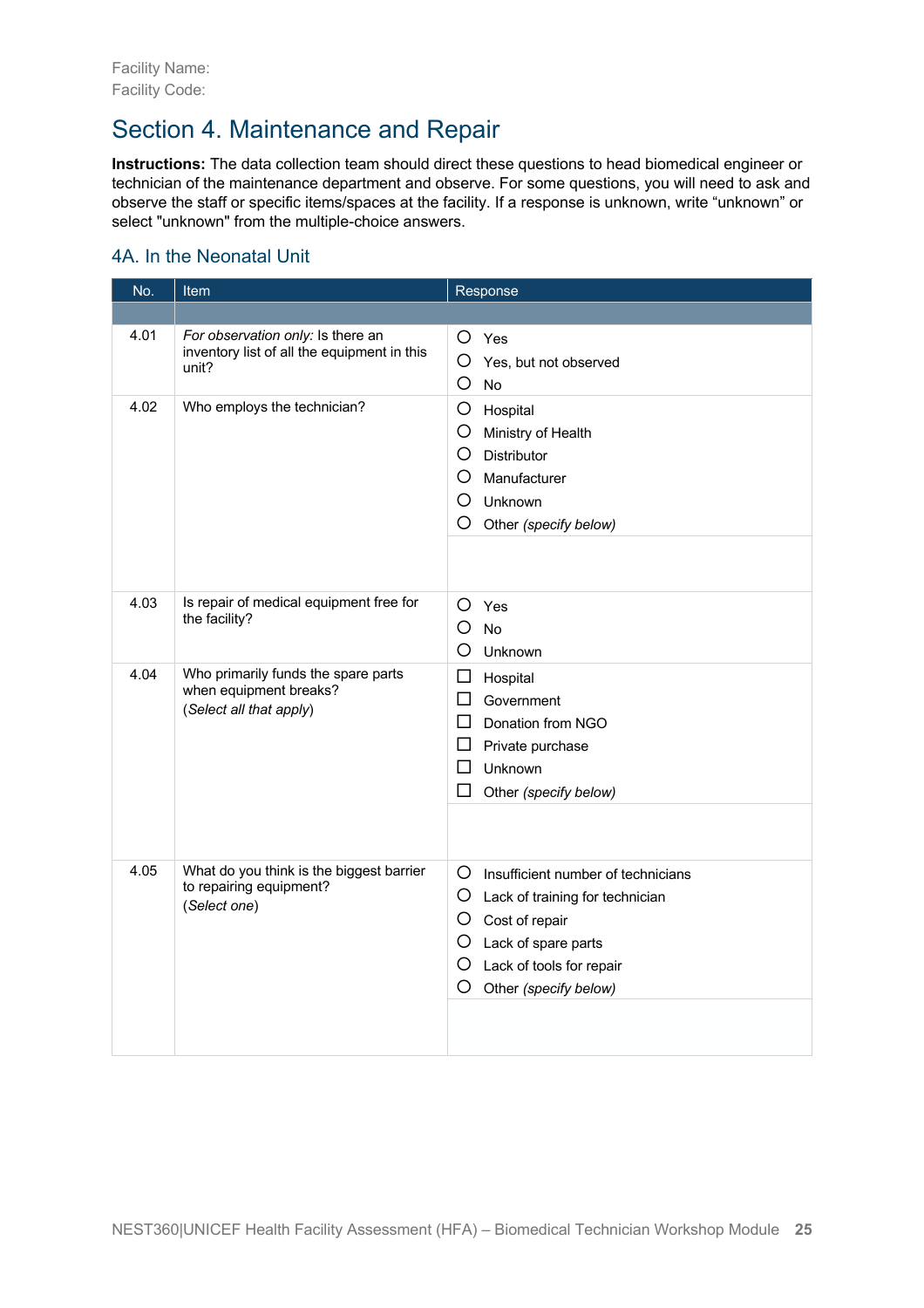### 4B. Biomedical Services

**Instructions:** '**On the job training**' is defined as any training undertaken while you are doing the job, including mentorship, informal training, shadowing and side-by-side work. '**A course**' is defined as any formal training undertaken during your employment period, but not while you are at work. This could include any offsite or onsite training course.

| No.   | Item                                                   | Response       |
|-------|--------------------------------------------------------|----------------|
| 4.06  | <b>Repairing CPAP Device</b>                           |                |
| 4.06a | Does your facility provide this service?               | Ő<br>Yes       |
|       |                                                        | O<br><b>No</b> |
| 4.06b | Were you trained during pre-service training on how to | O<br>Yes       |
|       | provide this service?                                  | O<br>No        |
| 4.06c | Have you ever received a course on how to provide this | Yes<br>O       |
|       | service?                                               | O<br>No        |
| 4.06d | Have you ever received on the job training on how to   | O<br>Yes       |
|       | provide this service?                                  | О<br>No        |
| 4.07  | <b>Repairing Oxygen Concentrators</b>                  |                |
| 4.07a | Does your facility provide this service?               | $\circ$<br>Yes |
|       |                                                        | Ő<br>No        |
| 4.07b | Were you trained during pre-service training on how to | O<br>Yes       |
|       | provide this service?                                  | Ő<br>No        |
| 4.07c | Have you ever received a course on how to provide this | Yes<br>O       |
|       | service?                                               | Ő<br><b>No</b> |
| 4.07d | Have you ever received on the job training on how to   | Yes<br>O       |
|       | provide this service?                                  | O<br>No        |
| 4.08  | Providing Routine Maintenance on Oxygen Concentrators  |                |
| 4.08a | Does your facility provide this service?               | O<br>Yes       |
|       |                                                        | O<br>No        |
| 4.08b | Were you trained during pre-service training on how to | O<br>Yes       |
|       | provide this service?                                  | Ő<br>No        |
| 4.08c | Have you ever received a course on how to provide this | Yes<br>O       |
|       | service?                                               | No<br>Ő        |
| 4.08d | Have you ever received on the job training on how to   | O<br>Yes       |
|       | provide this service?                                  | Ο<br>No        |
| 4.09  | Repairing Phototherapy Lights                          |                |
| 4.09a | Does your facility provide this service?               | O<br>Yes       |
|       |                                                        | O.<br>No       |
| 4.09b | Were you trained during pre-service training on how to | O<br>Yes       |
|       | provide this service?                                  | O<br>No        |
| 4.09c | Have you ever received a course on how to provide this | O<br>Yes       |
|       | service?                                               | O<br>No        |
| 4.09d | Have you ever received on the job training on how to   | O<br>Yes       |
|       | provide this service?                                  | O<br>No        |
|       |                                                        |                |